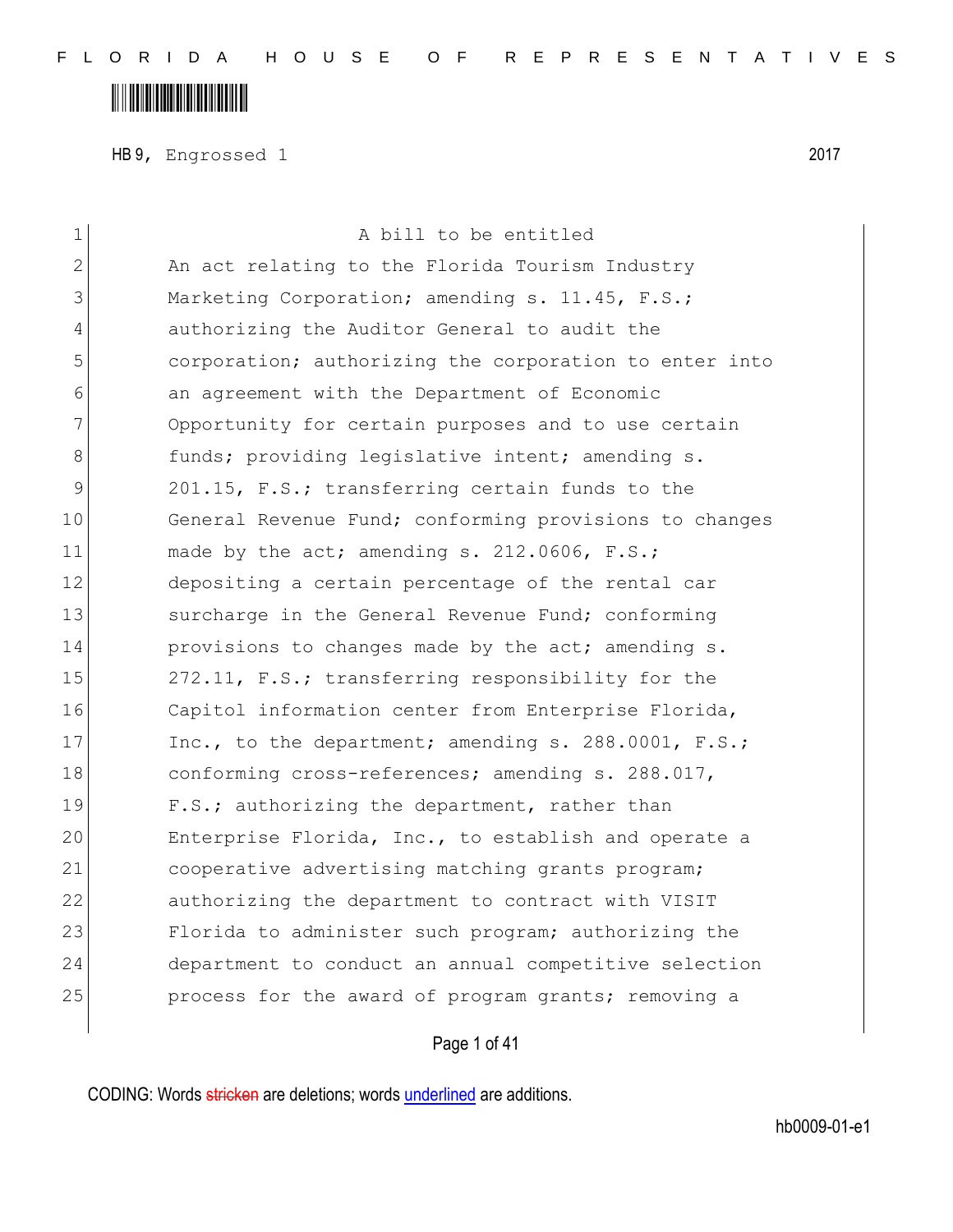### <u> A Alban Martin Alban II</u>

HB 9, Engrossed 1 2017

26 **requirement that the department consider certain** 27 recommendations from Enterprise Florida, Inc., in 28 evaluating program grant applications; repealing ss. 29 288.1201 and 288.122, F.S., relating to the State 30 Economic Enhancement and Development Trust Fund and 31 the Tourism Promotional Trust Fund, respectively; 32 terminating such trust funds; transferring the 33 balances and revenues of such terminated trust funds 34 to the General Revenue Fund; requiring the department 35 to pay outstanding debts and obligations of such 36 terminated trust funds; requiring the Chief Financial 37 Officer to close out and remove such terminated trust 38 funds from state accounting systems; amending s. 39 288.1226, F.S.; providing that the corporation is a 40 direct-support organization of the department, rather 41 than Enterprise Florida, Inc.; revising the purposes 42 for which the corporation is an agency; providing that 43 the officers and members of the board of directors of 44 the corporation are subject to certain provisions and 45 are public officers or employees of an agency for a 46 certain purpose; requiring the corporation to comply 47 with certain per diem and travel expense provisions; 48 **providing corporation board members and officers with** 49 certain voting authority; requiring such officers and 50 members to file a certain annual disclosure; requiring

#### Page 2 of 41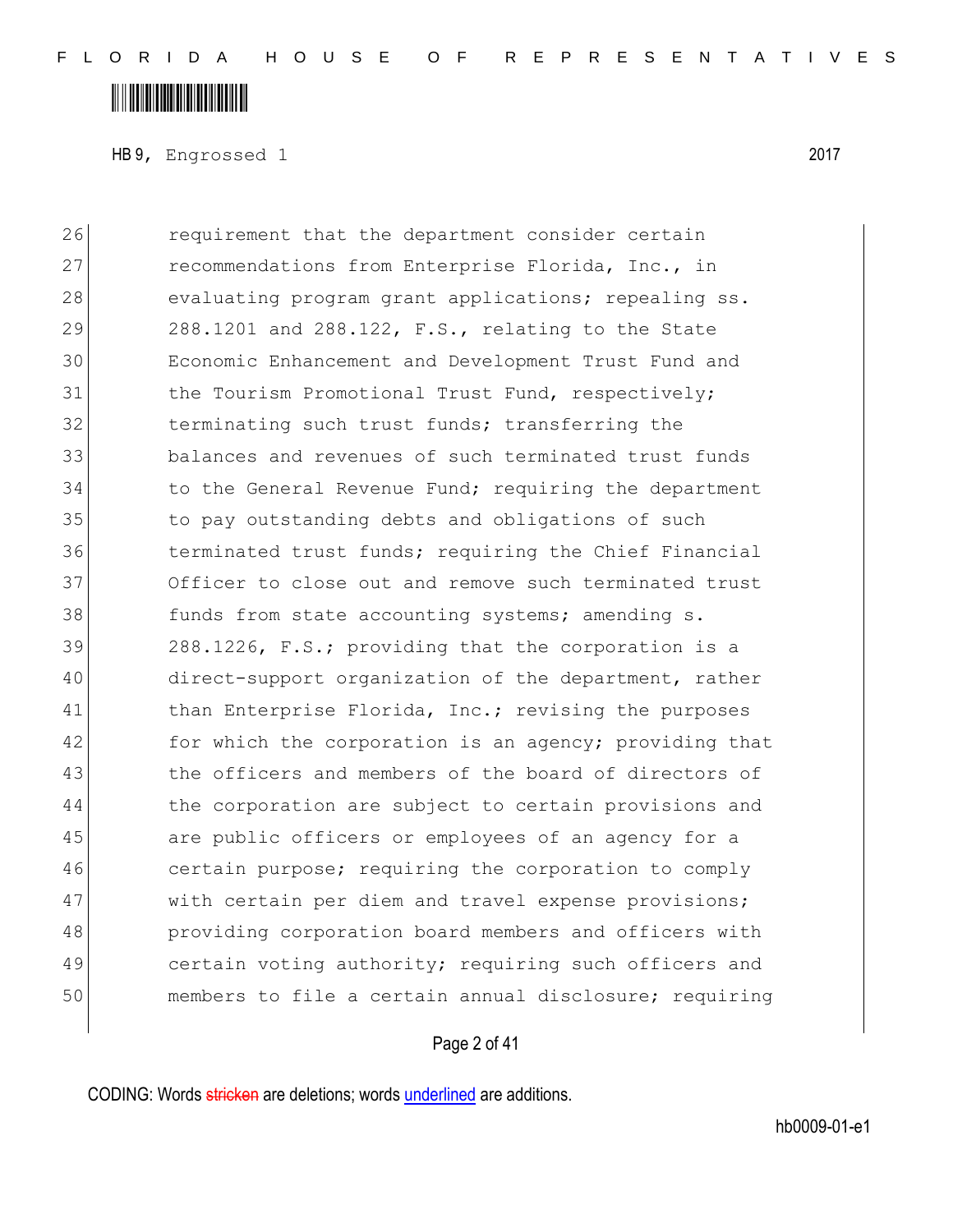### <u> A Alban Martin Alban II</u>

HB 9, Engrossed 1 2017

51 that such disclosure be placed on the corporation's 52 website; authorizing reimbursement for per diem and 53 travel expenses for corporation board members; 54 requiring such expenses to be paid out of corporation 55 funds; subjecting certain contracts to specified 56 notice and review procedures; prohibiting the 57 execution of certain contracts; limiting the amount of 58 compensation paid to corporation officers, agents, and 59 employees; limiting the value of certain benefits 60 provided to corporation employees; prohibiting certain 61 **performance bonuses and severance pay;** requiring the 62 Governor to approve certain out-of-state or 63 **international travel; requiring the corporation to** 64 appoint its president and chief executive officer, 65 subject to Senate confirmation; prohibiting the 66 corporation from creating or establishing certain 67 entities and expending certain funds that benefit only 68 one entity; requiring a one-to-one match of private to 69 public contributions to the corporation; providing 70 private contribution categories to use when 71 calculating such match; prohibiting certain 72 contributions from being considered private 73 contributions for purposes of such match; requiring 74 the reversion of unmatched public contributions to the 75  $\vert$  state treasury by a certain date annually; requiring a

Page 3 of 41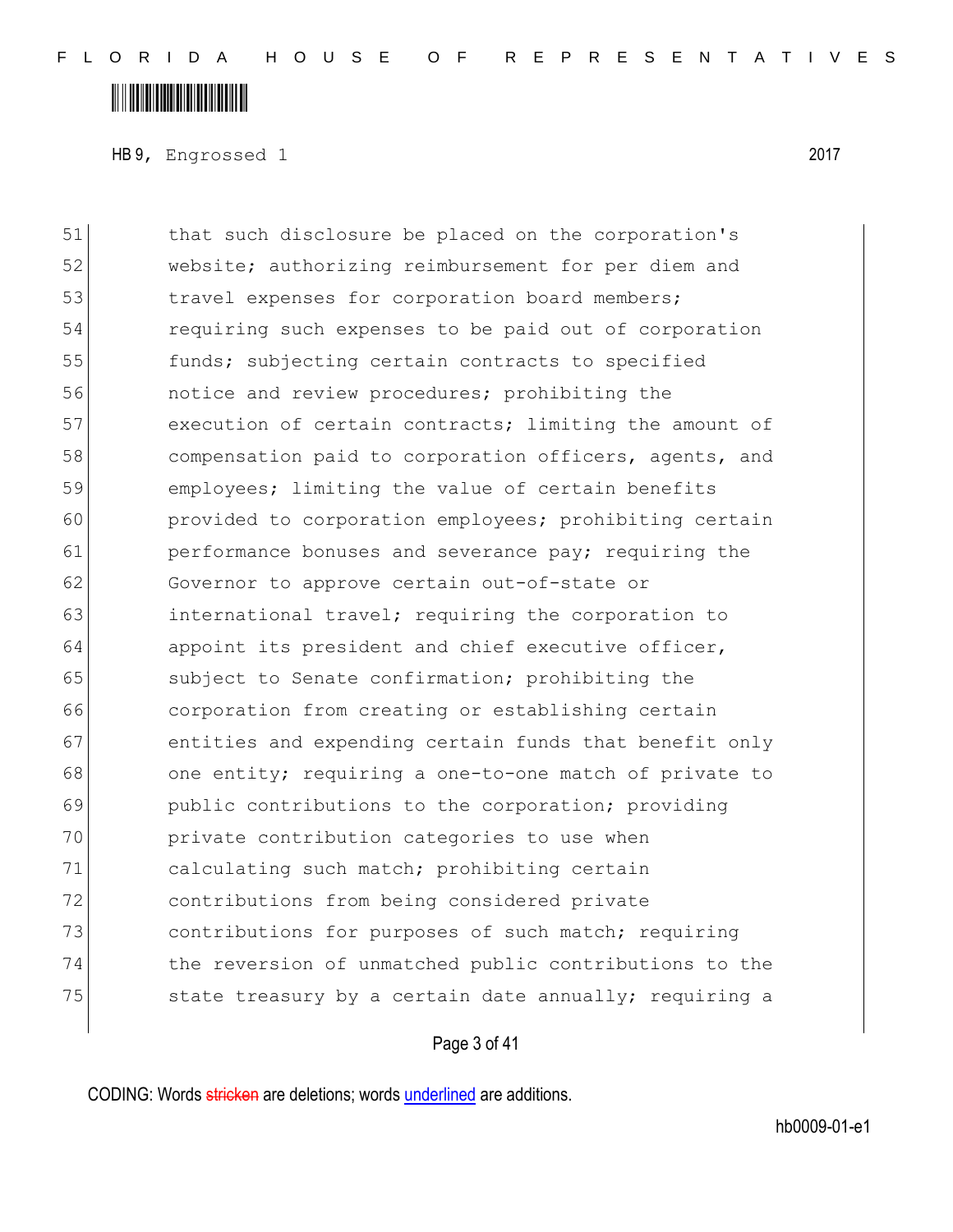## <u> A Alban Martin Alban II</u>

HB 9, Engrossed 1 2017

76 quarterly report to the department; requiring the 77 corporation to provide certain data to the Office of 78 Economic and Demographic Research; prohibiting the 79 expenditure of corporation funds for certain purposes; 80 prohibiting the acceptance or receipt of certain items 81 or services from certain entities; removing a public 82 records exemption; limiting certain expenses of 83 corporation employees; providing an exception; 84 specifying a procedure for the release of appropriated 85 **funds;** providing that the corporation is a 86 governmental entity and subject to the Transparency 87 Florida Act; requiring the inclusion of specified 88 information in certain corporation contracts and on 89 bloophoration's website; requiring specified 90 functionality of the corporation's website; requiring 91 marketing partners to provide annual reports 92 containing specified financial data to the 93 corporation; conforming provisions to changes made by 94 the act; amending s. 288.12265, F.S.; transferring 95 responsibility for administering and operating welcome 96 centers from Enterprise Florida, Inc., to the 97 department; creating s. 288.12266, F.S.; creating the 98 Targeted Marketing Assistance Program to enhance the 99 tourism business marketing of small, minority, rural, 100 and agritourism businesses in the state; providing a

Page 4 of 41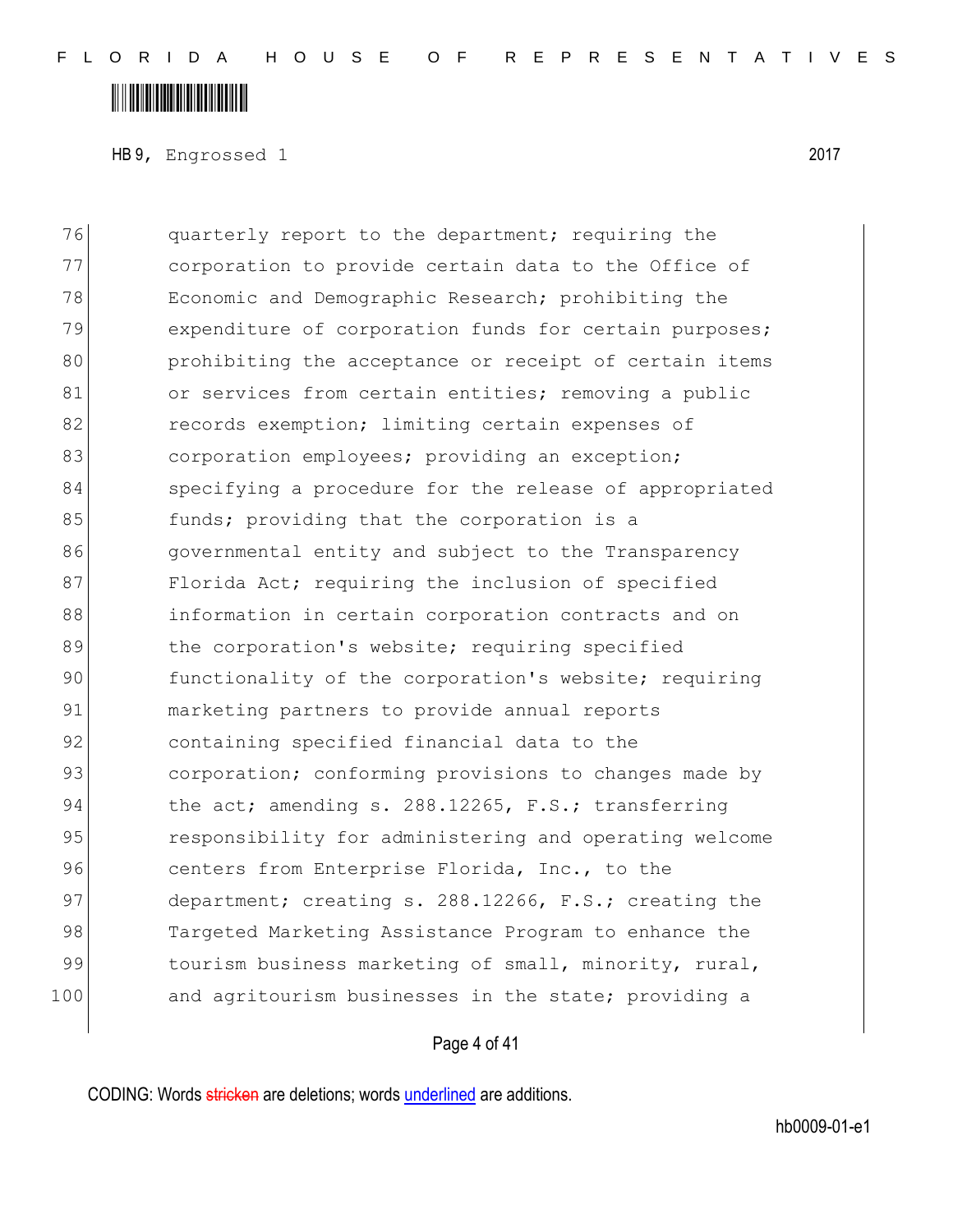### **IN THE REAL PROPERTY OF A SET OF A SET OF A SET OF A SET OF A SET OF A SET OF A SET OF A SET OF A SET OF A**

HB 9, Engrossed 1 2017

101 definition; requiring the department and VISIT Florida 102 to provide an annual report documenting specified 103 information to the Governor and the Legislature; 104 amending s. 288.124, F.S.; authorizing VISIT Florida, 105 rather than Enterprise Florida, Inc., to establish a 106 convention grants program and guidelines governing the 107 award of program grants and the administration of such 108 program; repealing s. 288.826, F.S., relating to the 109 Florida International Trade and Promotion Trust Fund; 110 terminating such trust fund; transferring the balances 111 and revenues of such terminated trust fund to the 112 General Revenue Fund; requiring the department to pay 113 outstanding debts and obligations of such terminated 114 114 trust fund; requiring the Chief Financial Officer to 115 close out and remove such terminated trust fund from 116 state accounting systems; amending s. 288.904, F.S.; 117 conforming provisions to changes made by the act; 118 amending s. 288.92, F.S.; removing a requirement that 119 **Enterprise Florida, Inc., include a division related** 120 to tourism marketing; conforming provisions to changes 121 made by the act; amending s. 288.923, F.S.; 122 terminating the Division of Tourism Marketing created 123 Within Enterprise Florida, Inc.; transferring duties 124 and authority to contract with the corporation from 125 Enterprise Florida, Inc., to the department;

Page 5 of 41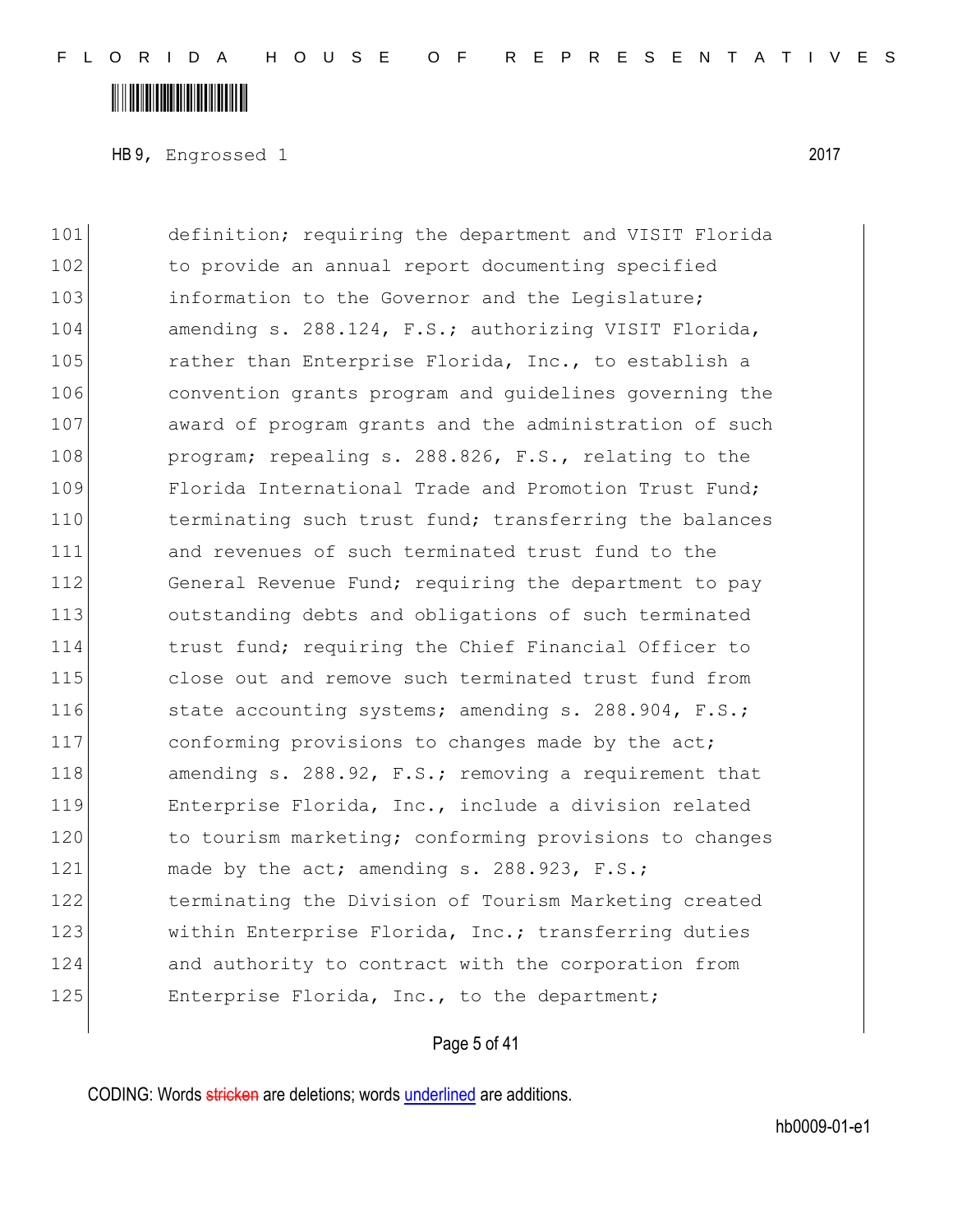## 

HB 9, Engrossed 1 2017

| 126 | conforming a provision to changes made by the act;               |
|-----|------------------------------------------------------------------|
| 127 | providing an effective date.                                     |
| 128 |                                                                  |
| 129 | Be It Enacted by the Legislature of the State of Florida:        |
| 130 |                                                                  |
| 131 | Section 1. Paragraph (x) is added to subsection (3) of           |
| 132 | section 11.45, Florida Statutes, to read:                        |
| 133 | 11.45 Definitions; duties; authorities; reports; rules.-         |
| 134 | (3) AUTHORITY FOR AUDITS AND OTHER ENGAGEMENTS. - The            |
| 135 | Auditor General may, pursuant to his or her own authority, or at |
| 136 | the direction of the Legislative Auditing Committee, conduct     |
| 137 | audits or other engagements as determined appropriate by the     |
| 138 | Auditor General of:                                              |
|     |                                                                  |
| 139 | The Florida Tourism Industry Marketing Corporation.<br>(x)       |
| 140 | Section 2. (1) The Florida Tourism Industry Marketing            |
| 141 | Corporation may enter into an agreement with the Department of   |
| 142 | Economic Opportunity to continue any existing program, activity, |
| 143 | duty, or function necessary for the operation of the             |
| 144 | corporation.                                                     |
| 145 | Any funds held in trust which were donated to or<br>(2)          |
| 146 | earned by the Florida Tourism Industry Marketing Corporation may |
| 147 | be used by the corporation for the original purposes for which   |
| 148 | the funds were received.                                         |
| 149 | It is the intent of the Legislature that the changes<br>(3)      |
| 150 | made by this act be accomplished with minimal disruption of      |

Page 6 of 41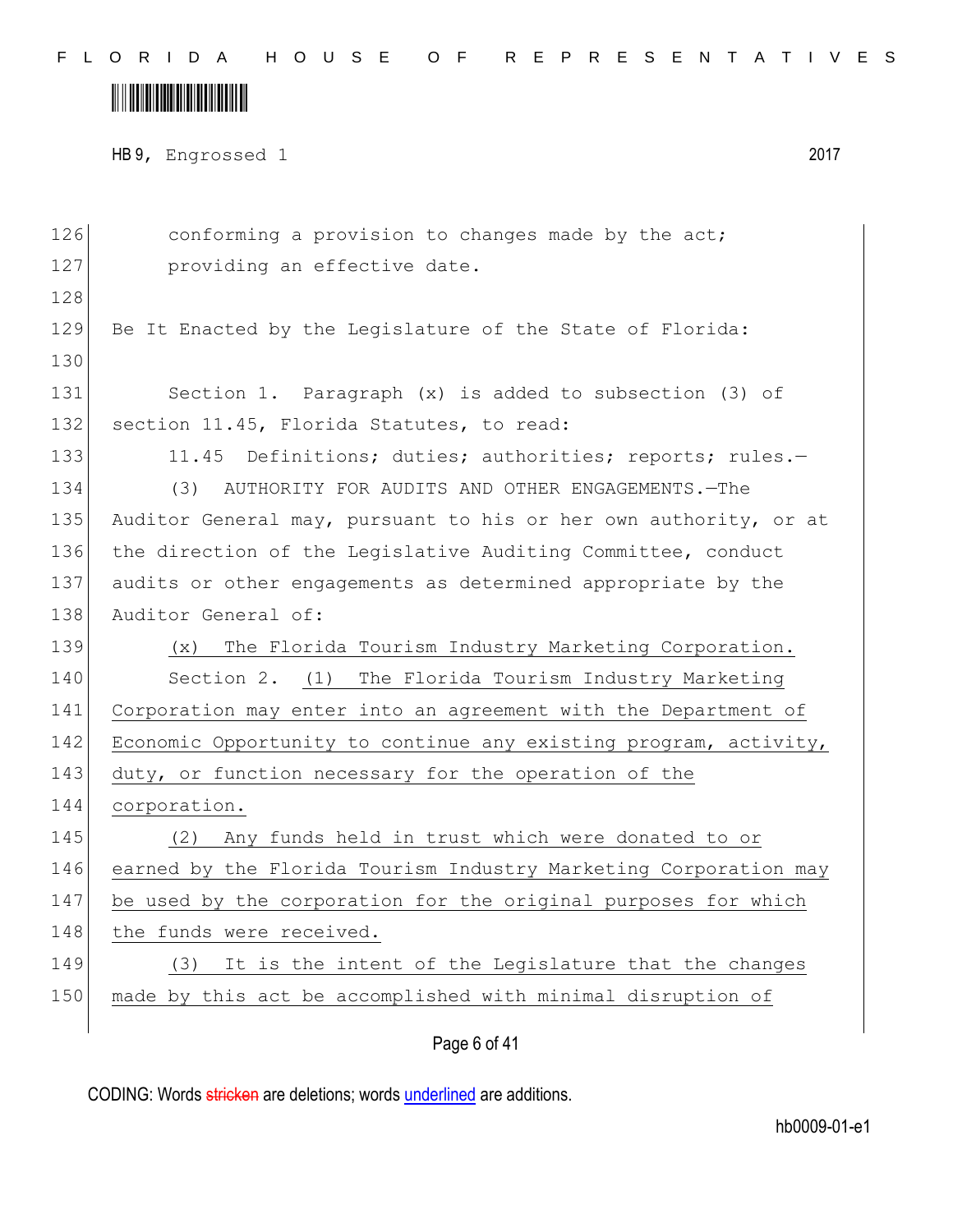HB 9, Engrossed 1 2017

151 services provided to the public and with minimal disruption to 152 employees of any organization. 153 Section 3. Paragraphs (a), (c), and (d) of subsection (4) 154 of section 201.15, Florida Statutes, are amended to read: 155 201.15 Distribution of taxes collected.—All taxes 156 collected under this chapter are hereby pledged and shall be 157 first made available to make payments when due on bonds issued 158 pursuant to s. 215.618 or s. 215.619, or any other bonds 159 authorized to be issued on a parity basis with such bonds. Such 160 pledge and availability for the payment of these bonds shall 161 have priority over any requirement for the payment of service 162 charges or costs of collection and enforcement under this 163 section. All taxes collected under this chapter, except taxes 164 distributed to the Land Acquisition Trust Fund pursuant to 165 subsections (1) and (2), are subject to the service charge 166 imposed in s. 215.20(1). Before distribution pursuant to this 167 section, the Department of Revenue shall deduct amounts 168 necessary to pay the costs of the collection and enforcement of 169 the tax levied by this chapter. The costs and service charge may 170 not be levied against any portion of taxes pledged to debt 171 service on bonds to the extent that the costs and service charge 172 are required to pay any amounts relating to the bonds. All of 173 the costs of the collection and enforcement of the tax levied by 174 this chapter and the service charge shall be available and 175 transferred to the extent necessary to pay debt service and any

Page 7 of 41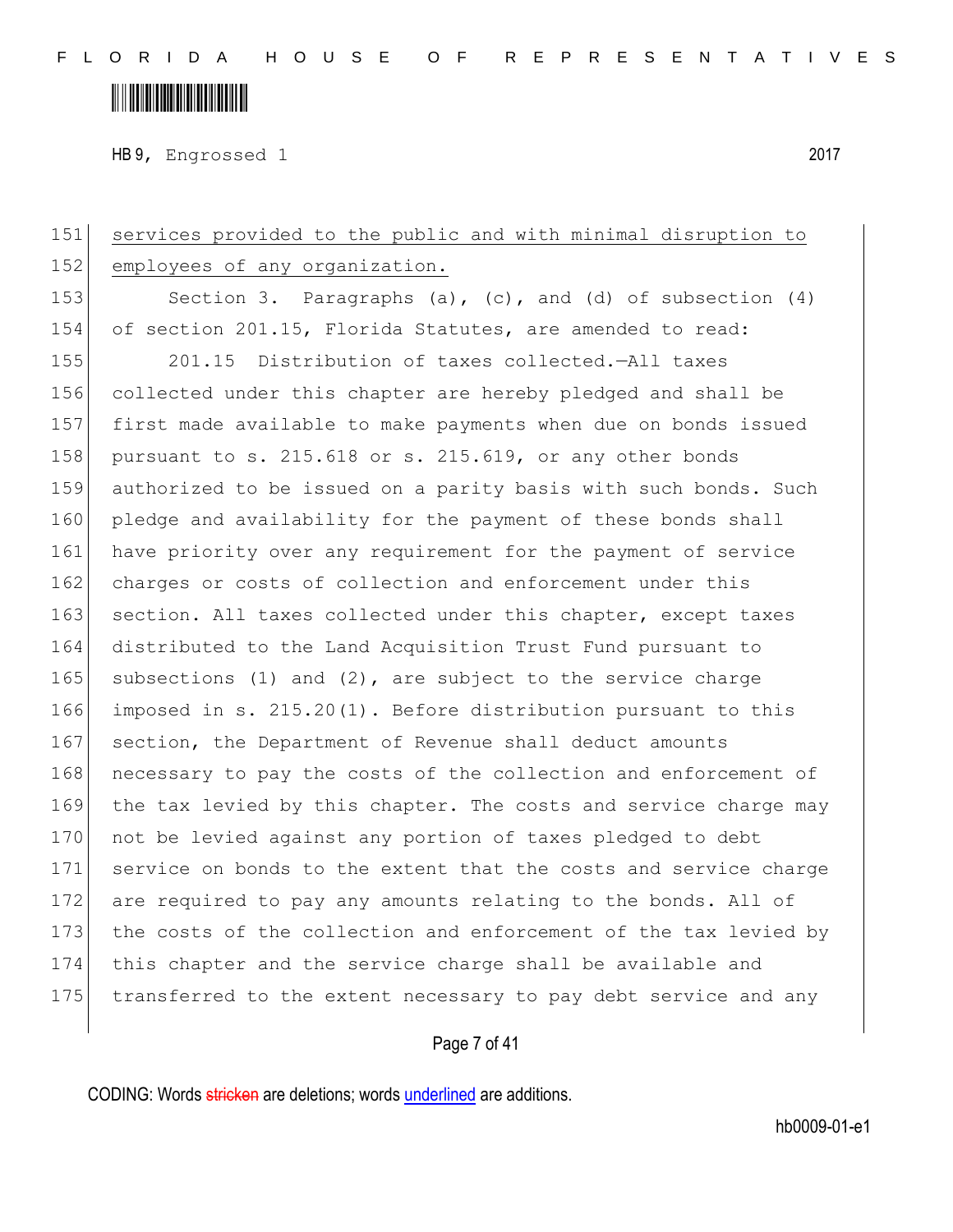### <u> III III III III III III III III II</u>

HB 9, Engrossed 1 2017

176 other amounts payable with respect to bonds authorized before 177 January 1, 2017, secured by revenues distributed pursuant to 178 this section. All taxes remaining after deduction of costs shall 179 be distributed as follows:

180 (4) After the required distributions to the Land 181 Acquisition Trust Fund pursuant to subsections (1) and (2) and 182 deduction of the service charge imposed pursuant to s. 183 215.20(1), the remainder shall be distributed as follows:

184 (a) The lesser of 24.18442 percent of the remainder or 185 \$541.75 million in each fiscal year shall be paid into the State 186 Treasury to the credit of the State Transportation Trust Fund. 187 Of such funds, \$75 million for each fiscal year shall be 188 transferred to the General Revenue Fund State Economic 189 Enhancement and Development Trust Fund within the Department of 190 Economic Opportunity. Notwithstanding any other law, the 191 remaining amount credited to the State Transportation Trust Fund 192 shall be used for:

193 1. Capital funding for the New Starts Transit Program, 194 authorized by Title 49, U.S.C. s. 5309 and specified in s. 195 341.051, in the amount of 10 percent of the funds;

196 2. The Small County Outreach Program specified in s. 197 339.2818, in the amount of 10 percent of the funds;

198 3. The Strategic Intermodal System specified in ss. 199 339.61, 339.62, 339.63, and 339.64, in the amount of 75 percent 200 of the funds after deduction of the payments required pursuant

Page 8 of 41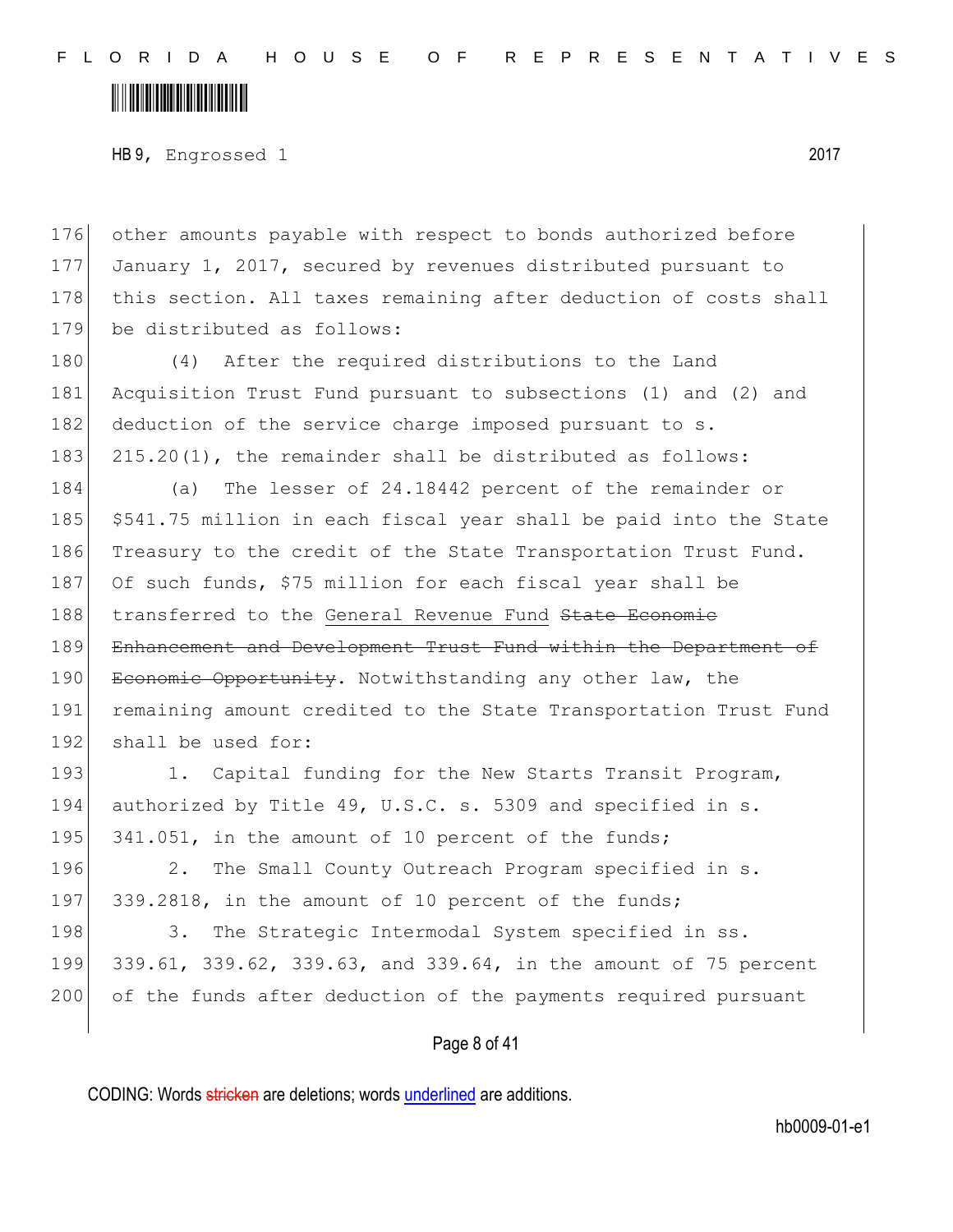HB 9, Engrossed 1 2017

201 to subparagraphs 1. and 2.; and

202 4. The Transportation Regional Incentive Program specified 203 in s. 339.2819, in the amount of 25 percent of the funds after 204 deduction of the payments required pursuant to subparagraphs 1. 205 and 2. The first \$60 million of the funds allocated pursuant to 206 this subparagraph shall be allocated annually to the Florida 207 Rail Enterprise for the purposes established in s. 341.303(5).

208 (c) Eleven and twenty-four hundredths percent of the remainder in each fiscal year shall be paid into the State 210 Treasury to the credit of the State Housing Trust Fund. Of such funds, the first \$35 million shall be transferred annually, subject to any distribution required under subsection (5), to 213 the General Revenue Fund State Economic Enhancement and Development Trust Fund within the Department of Economic Opportunity. The remainder shall be used as follows:

216 1. Half of that amount shall be used for the purposes for 217 which the State Housing Trust Fund was created and exists by 218 law.

219 2. Half of that amount shall be paid into the State 220 Treasury to the credit of the Local Government Housing Trust 221 Fund and used for the purposes for which the Local Government 222 Housing Trust Fund was created and exists by law.

223 (d) Twelve and ninety-three hundredths percent of the 224 remainder in each fiscal year shall be paid into the State 225 Treasury to the credit of the State Housing Trust Fund. Of such

#### Page 9 of 41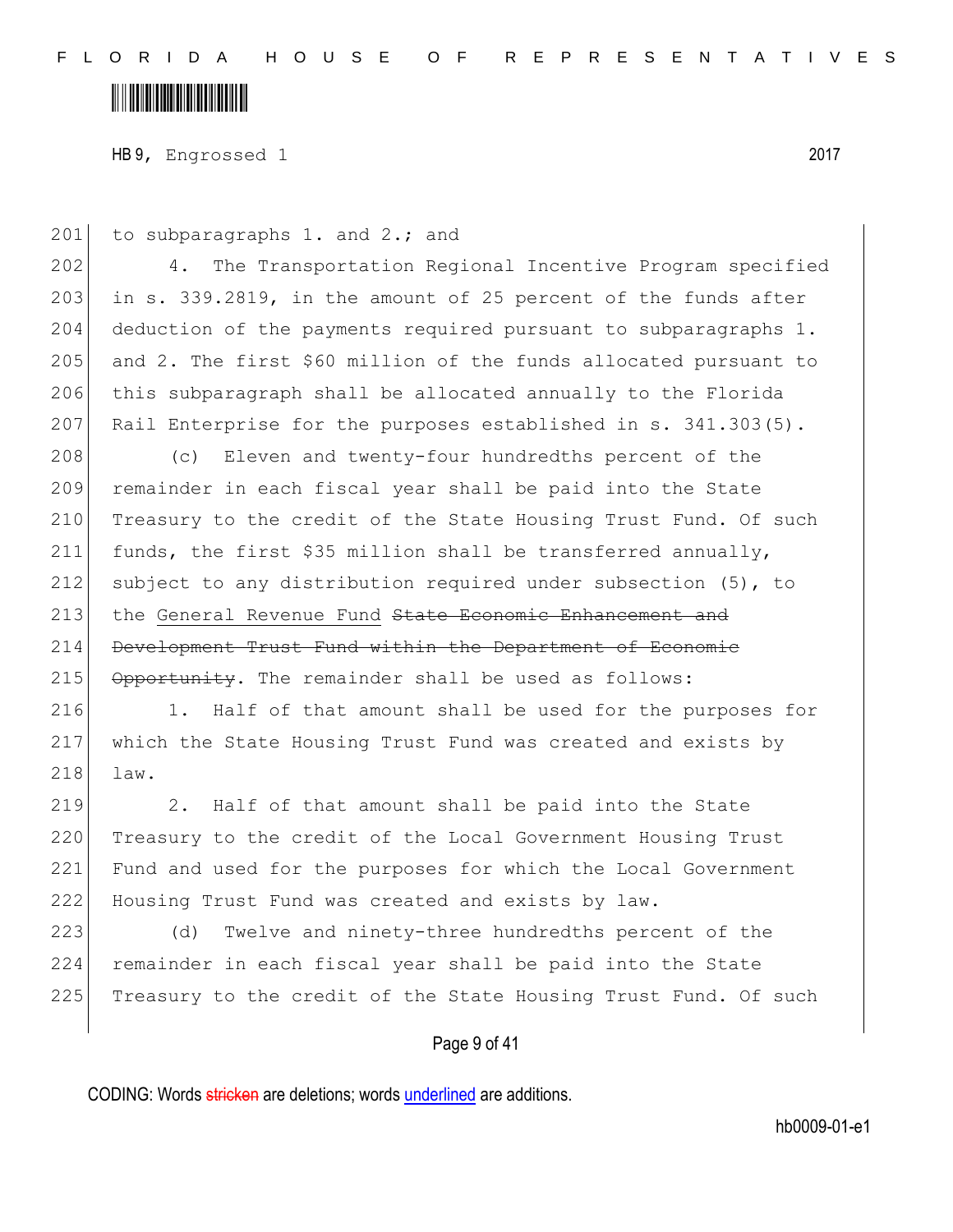HB 9, Engrossed 1 2017

226 funds, the first \$40 million shall be transferred annually, 227 subject to any distribution required under subsection (5), to 228 the General Revenue Fund State Economic Enhancement and 229 Development Trust Fund within the Department of Economic 230 Opportunity. The remainder shall be used as follows:

231 1. Twelve and one-half percent of that amount shall be 232 deposited into the State Housing Trust Fund and expended by the 233 Department of Economic Opportunity and the Florida Housing 234 Finance Corporation for the purposes for which the State Housing 235 Trust Fund was created and exists by law.

236 2. Eighty-seven and one-half percent of that amount shall 237 be distributed to the Local Government Housing Trust Fund and 238 used for the purposes for which the Local Government Housing 239 Trust Fund was created and exists by law. Funds from this 240 category may also be used to provide for state and local 241 services to assist the homeless.

242 Section 4. Paragraph (a) of subsection (3) of section 243 212.0606, Florida Statutes, is amended to read:

244 212.0606 Rental car surcharge.—

 $245$  (3)(a) Notwithstanding s. 212.20, and less the costs of 246 administration, 80 percent of the proceeds of this surcharge 247 shall be deposited in the State Transportation Trust Fund $\overline{,)}$  15.75 248 percent of the proceeds of this surcharge shall be deposited in 249 the Tourism Promotional Trust Fund created in  $s. 288.122$ , and 20 250  $\left( 4.25 \right)$  percent of the proceeds of this surcharge shall be

Page 10 of 41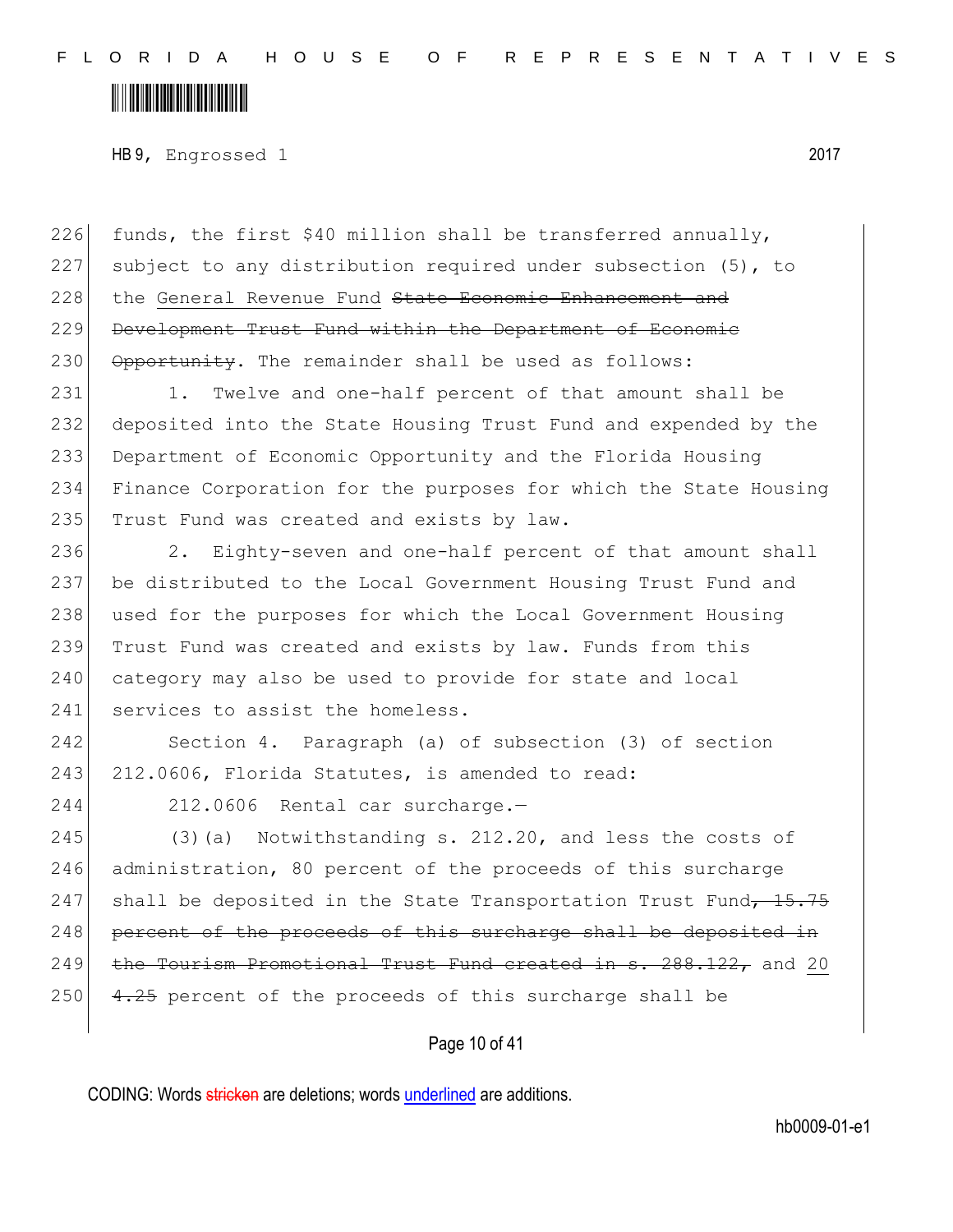## <u> III III III III III III III III II</u>

HB 9, Engrossed 1 2017

251 deposited in the General Revenue Fund Florida International 252 Trade and Promotion Trust Fund. For the purposes of this 253 subsection, "proceeds" of the surcharge means all funds 254 collected and received by the department under this section, 255 including interest and penalties on delinquent surcharges. The 256 department shall provide the Department of Transportation rental 257 car surcharge revenue information for the previous state fiscal 258 year by September 1 of each year.

259 Section 5. Section 272.11, Florida Statutes, is amended to 260 read:

261 272.11 Capitol information center.—The Department of 262 Economic Opportunity Enterprise Florida, Inc., shall establish, 263 maintain, and operate a Capitol information center somewhere 264 within the area of the Capitol Center and employ personnel or 265 enter into contracts to maintain same.

266 Section 6. Paragraphs (b) and (c) of subsection (2) of 267 section 288.0001, Florida Statutes, are amended to read:

268 288.0001 Economic Development Programs Evaluation.—The 269 Office of Economic and Demographic Research and the Office of 270 Program Policy Analysis and Government Accountability (OPPAGA) 271 shall develop and present to the Governor, the President of the 272 Senate, the Speaker of the House of Representatives, and the 273 chairs of the legislative appropriations committees the Economic 274 Development Programs Evaluation.

275 (2) The Office of Economic and Demographic Research and

#### Page 11 of 41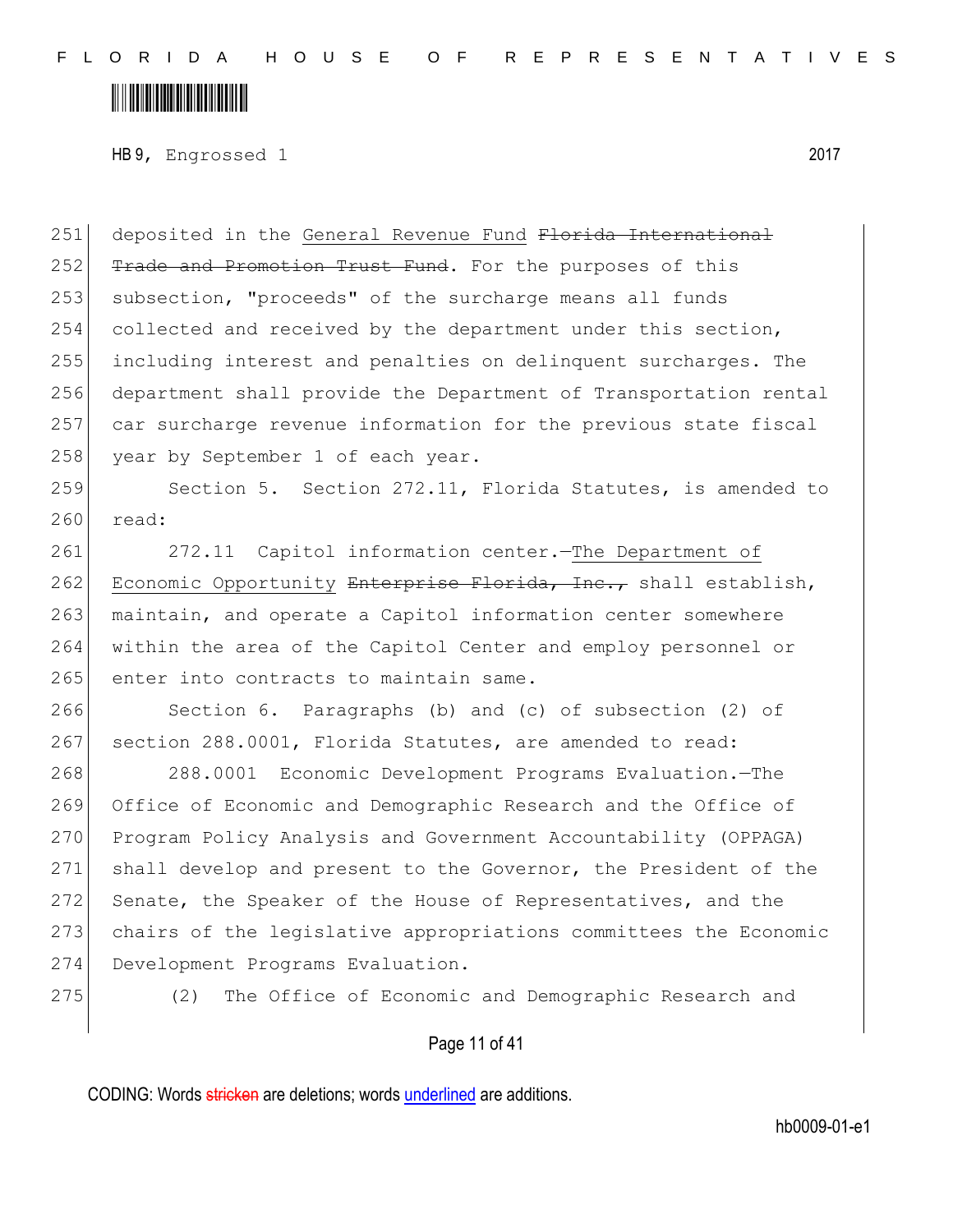#### <u> III III III III III III III III II</u>

HB 9, Engrossed 1 2017

276 OPPAGA shall provide a detailed analysis of economic development 277 programs as provided in the following schedule: 278  $\vert$  (b) By January 1, 2015, and every 3 years thereafter, an  $279$  analysis of the following: 280 1. The entertainment industry financial incentive program 281 established under s. 288.1254. 282 202. The entertainment industry sales tax exemption program 283 established under s. 288.1258. 284 3. VISIT Florida and its programs established or funded 285 under ss.  $288.122$ , 288.1226, 288.12265, and 288.124. 286 4. The Florida Sports Foundation and related programs 287 established under ss. 288.1162, 288.11621, 288.1166, 288.1167, 288 288.1168, 288.1169, and 288.1171. 289 (c) By January 1, 2016, and every 3 years thereafter, an 290 analysis of the following: 291 1. The qualified defense contractor and space flight 292 business tax refund program established under s. 288.1045. 293 2. The tax exemption for semiconductor, defense, or space 294 technology sales established under s.  $212.08(5)(i)$ . 295 3. The Military Base Protection Program established under 296 s. 288.980. 297 4. The Manufacturing and Spaceport Investment Incentive 298 Program formerly established under s. 288.1083. 299 5. The Quick Response Training Program established under 300 s. 288.047.

Page 12 of 41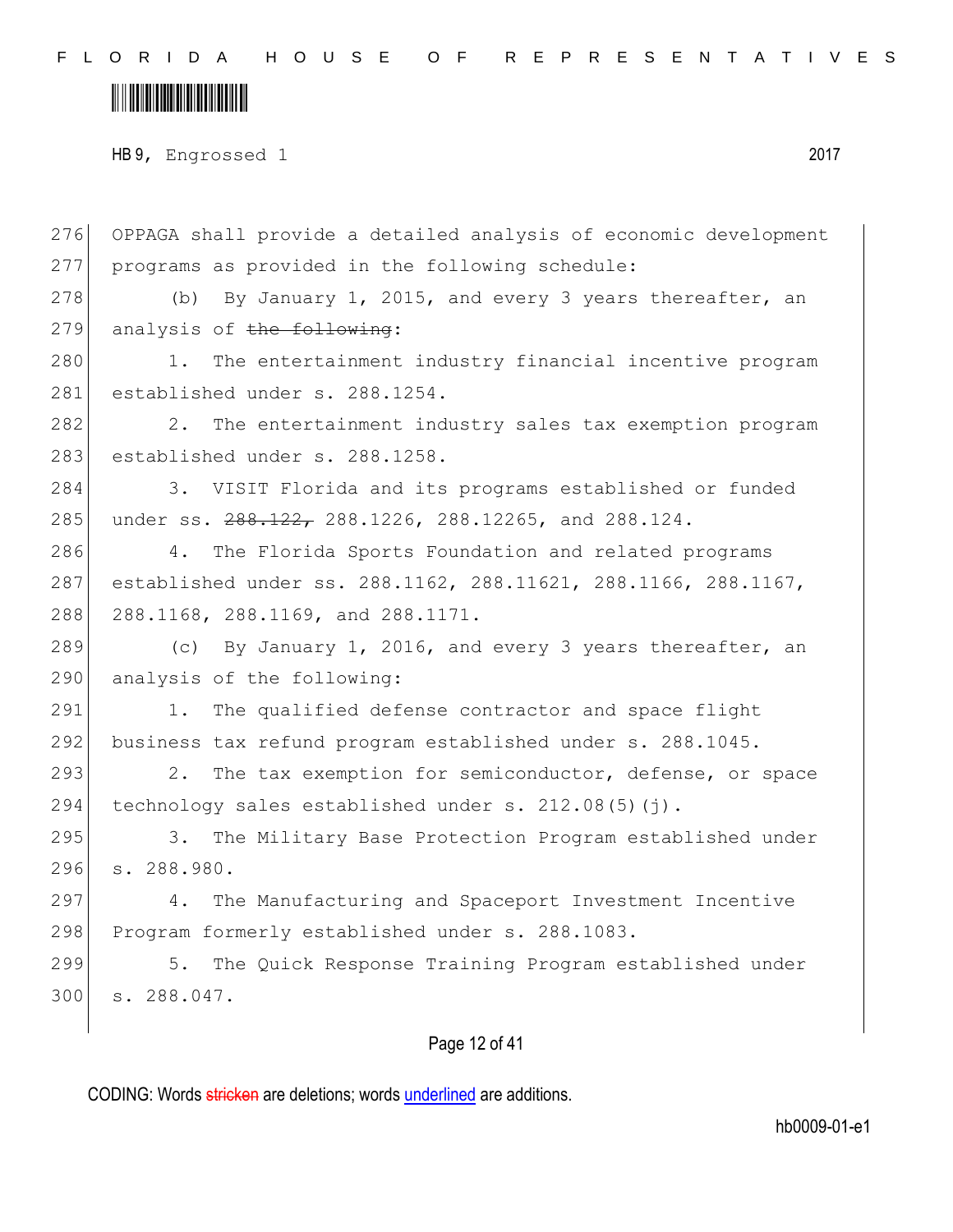HB 9, Engrossed 1 2017

301 6. The Incumbent Worker Training Program established under 302 s. 445.003.

303 7. International trade and business development programs 304 established or funded under s. 288.826.

305 Section 7. Subsections (1) and (3) of section 288.017, 306 Florida Statutes, are amended to read:

307 288.017 Cooperative advertising matching grants program.—

308 (1) The department Enterprise Florida, Inc., is authorized 309 to establish a cooperative advertising matching grants program 310 and, pursuant thereto, to make expenditures and enter into 311 contracts with local governments and nonprofit corporations for 312 the purpose of publicizing the tourism advantages of the state. 313 The department, based on recommendations from Enterprise  $314$  Florida, Inc., shall have final approval of grants awarded  $315$  through this program. The department Enterprise Florida, Inc., 316 may contract with VISIT Florida its direct-support organization 317 to administer the program.

318 (3) The department Enterprise Florida, Inc., shall conduct 319 an annual competitive selection process for the award of grants 320 under the program. In determining its recommendations for the 321 grant awards, the department commission shall consider the 322 demonstrated need of the applicant for advertising assistance, 323 the feasibility and projected benefit of the applicant's 324 proposal, the amount of nonstate funds that will be leveraged, 325 and such other criteria as the department commission deems

#### Page 13 of 41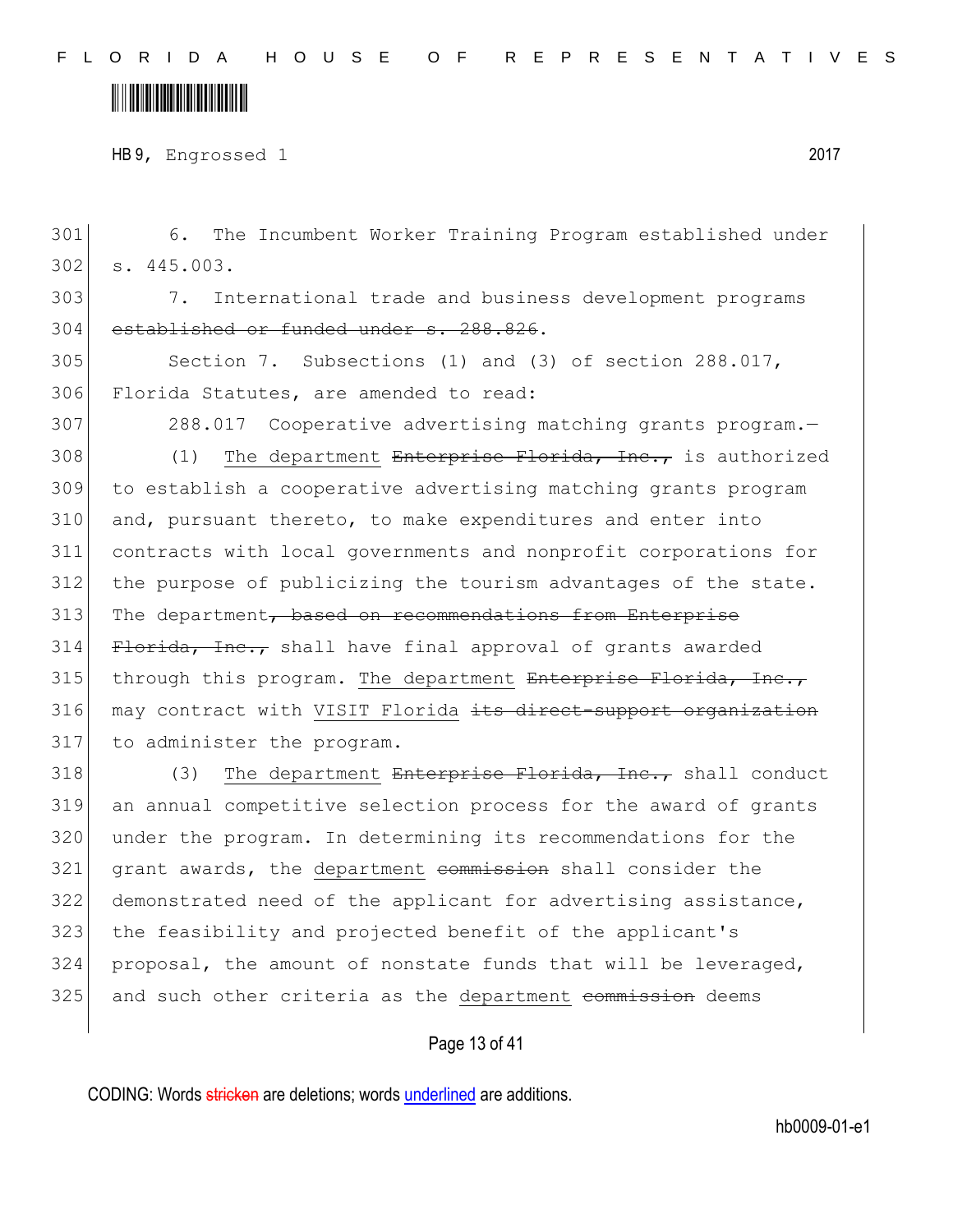## <u> III III III III III III III III II</u>

HB 9, Engrossed 1 2017

 appropriate. In evaluating grant applications, the department 327 shall consider recommendations from Enterprise Florida, Inc. The department, however, has final approval authority for any grant 329 under this section. Section 8. Section 288.1201, Florida Statutes, is repealed. Section 9. (1) The State Economic Enhancement and Development Trust Fund, FLAIR number 40-2-041, within the Department of Economic Opportunity is terminated. (2) All current balances remaining in, and all revenues of, the trust fund shall be transferred to the General Revenue Fund. 338 (3) The Department of Economic Opportunity shall pay any outstanding debts and obligations of the terminated fund as soon as practicable, and the Chief Financial Officer shall close out and remove the terminated fund from various state accounting systems using generally accepted accounting principles concerning warrants outstanding, assets, and liabilities. Section 10. Section 288.122, Florida Statutes, is repealed. 346 Section 11. (1) The Tourism Promotional Trust Fund, FLAIR number 40-2-722, within the Department of Economic Opportunity is terminated. (2) All current balances remaining in, and all revenues 350 of, the trust fund shall be transferred to the General Revenue

Page 14 of 41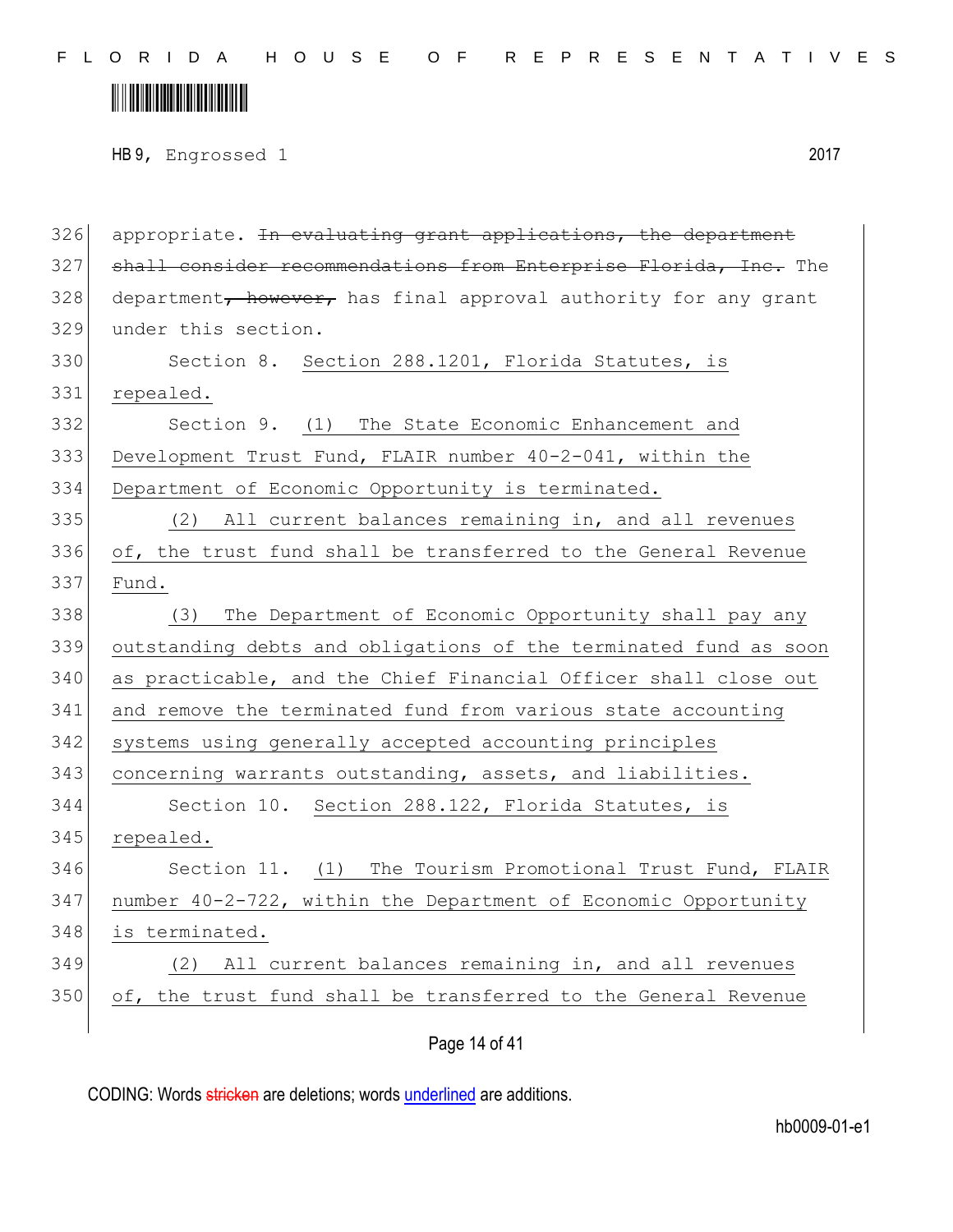## 

HB 9, Engrossed 1 2017

| 351 | Fund.                                                              |
|-----|--------------------------------------------------------------------|
| 352 | The Department of Economic Opportunity shall pay any<br>(3)        |
| 353 | outstanding debts and obligations of the terminated fund as soon   |
| 354 | as practicable, and the Chief Financial Officer shall close out    |
| 355 | and remove the terminated fund from various state accounting       |
| 356 | systems using generally accepted accounting principles             |
| 357 | concerning warrants outstanding, assets, and liabilities.          |
| 358 | Section 12. Section 288.1226, Florida Statutes, is amended         |
| 359 | to read:                                                           |
| 360 | 288.1226 Florida Tourism Industry Marketing Corporation;           |
| 361 | use of property; board of directors; duties; audit.-               |
| 362 | DEFINITIONS. - For the purposes of this section, the<br>(1)        |
| 363 | term "corporation" means the Florida Tourism Industry Marketing    |
| 364 | Corporation.                                                       |
| 365 | ESTABLISHMENT. - The Florida Tourism Industry Marketing<br>(2)     |
| 366 | Corporation is a direct-support organization of the Department     |
| 367 | of Economic Opportunity Enterprise Florida, Ine.                   |
| 368 | The Florida Tourism Industry Marketing Corporation is<br>(a)       |
| 369 | a corporation not for profit, as defined in s. $501(c)$ (6) of the |
| 370 | Internal Revenue Code of 1986, as amended, that is incorporated    |
| 371 | under the provisions of chapter 617 and approved by the            |
| 372 | Department of State.                                               |
| 373 | The corporation is organized and operated exclusively<br>(b)       |
| 374 | to request, receive, hold, invest, and administer property and     |
| 375 | to manage and make expenditures for the operation of the           |
|     | Page 15 of 41                                                      |
|     |                                                                    |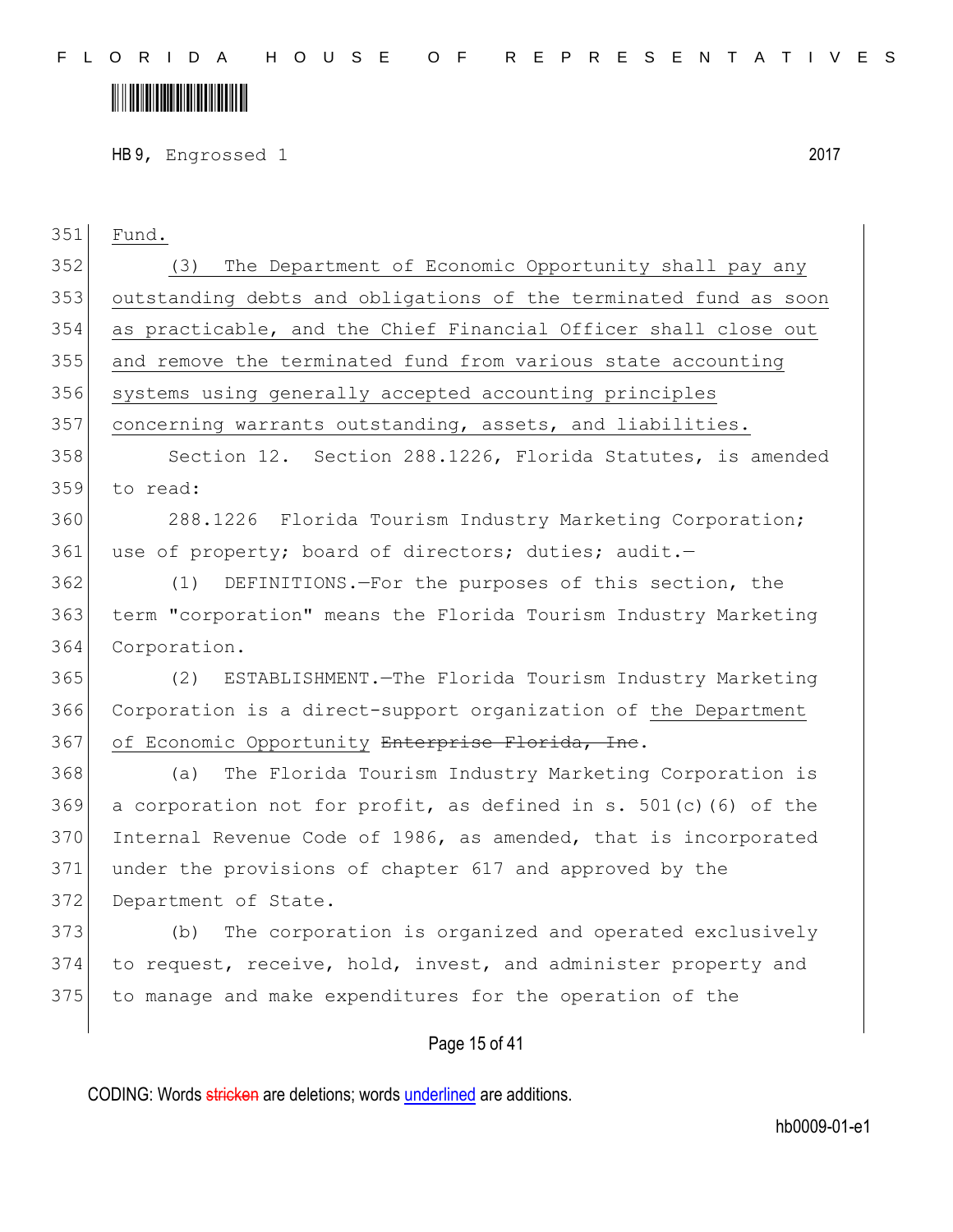### <u> III III III III III III III III II</u>

HB 9, Engrossed 1 2017

376 activities, services, functions, and programs of this state 377 which relate to the statewide, national, and international 378 promotion and marketing of tourism. 379 (c)1. The corporation is not an agency for the purposes of 380 chapters 120 and, 216, and 287; ss. 255.21, 255.25, and 255.254, 381 relating to leasing of buildings; ss. 283.33 and 283.35, 382 relating to bids for printing; s. 215.31; and parts I, II, and 383 IV-VIII of chapter 112. However, the corporation shall comply 384 with the per diem and travel expense provisions of s. 112.061. 385 2.a. The corporation is an agency for purposes of chapter 386 287. 387 b. The officers and members of the board of directors of 388 the corporation are subject to ss.  $112.313(1) - (8)$ ,  $(10)$ ,  $(12)$ , 389 and (15); 112.3135; and 112.3143(2). 390 c. For purposes of ss.  $112.313(1) - (8)$ ,  $(10)$ ,  $(12)$ , and 391 (15); 112.3135; and 112.3143(2), the officers or members of the 392 board of directors of the corporation are public officers or 393 employees of an agency, respectively, and the corporation is an 394 agency.  $395$  3. It is not a violation of s. 112.3143(2) or (4) for the 396 officers or members of the board of directors of the corporation 397 to: 398 a. Vote on the 4-year marketing plan required under s. 399 288.923 or vote on any individual component of or amendment to 400 the plan.

Page 16 of 41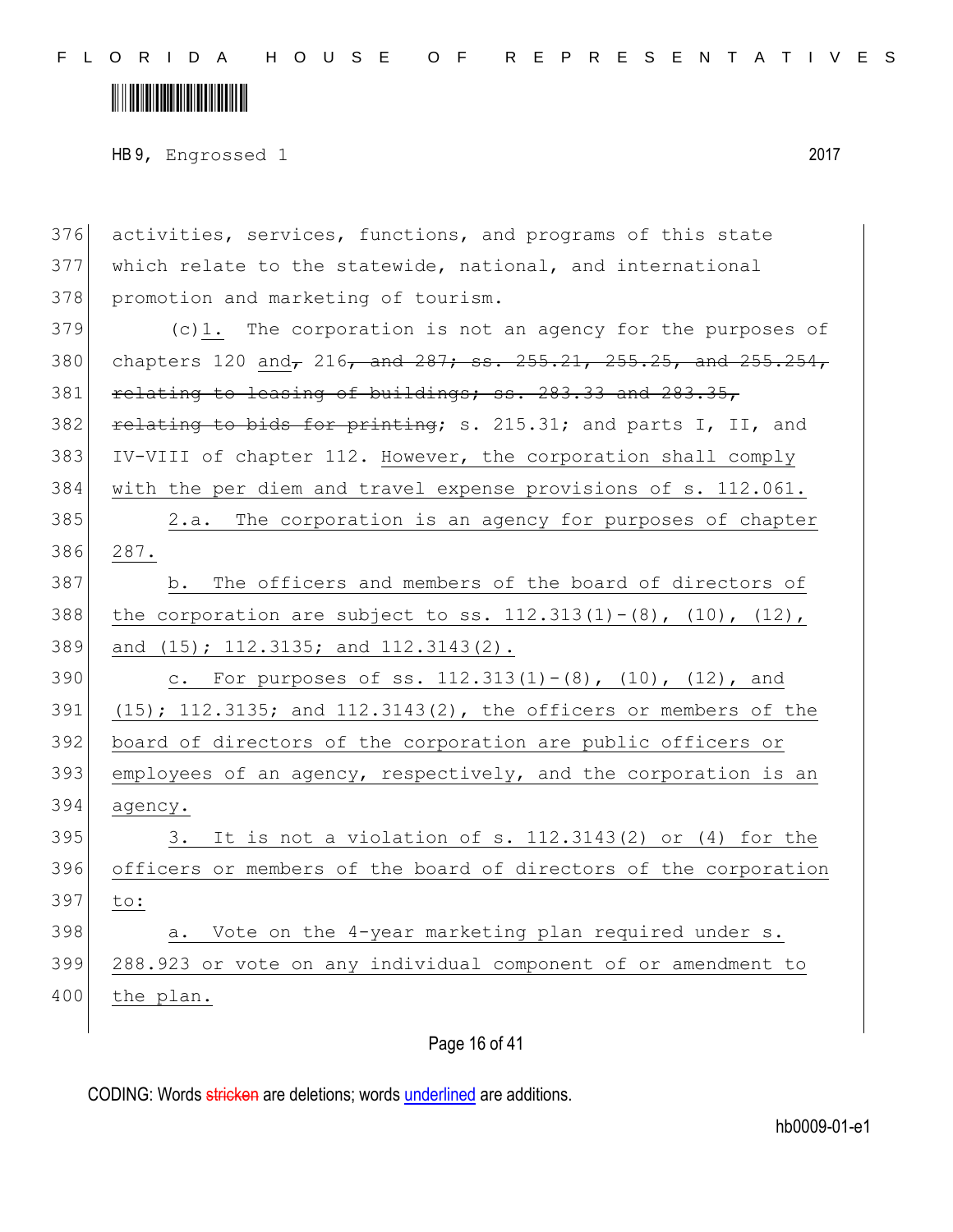## <u> III III III III III III III III II</u>

HB 9, Engrossed 1 2017

401 b. Participate in the establishment or calculation of 402 payments related to the private match requirements of subsection 403 (6). The officer or member must file an annual disclosure 404 describing the nature of his or her interests or the interests 405 of his or her principals, including corporate parents and 406 subsidiaries of his or her principal, in the private match 407 requirements. This annual disclosure requirement satisfies the 408 disclosure requirement of s. 112.3143(4). This disclosure must 409 be placed on the corporation's website or included in the 410 minutes of each meeting of the corporation's board of directors 411 at which the private match requirements are discussed or voted 412 upon.

413 (d) The corporation is subject to the provisions of 414 chapter 119, relating to public meetings, and those provisions 415 of chapter 286 relating to public meetings and records.

416 (3) USE OF PROPERTY.—The Department of Economic 417 Opportunity Enterprise Florida, Inc.:

418 (a) Is authorized to permit the use of property and 419 facilities of the department Enterprise Florida, Inc., by the 420 corporation, subject to the provisions of this section.

421 (b) Shall prescribe conditions with which the corporation 422 must comply in order to use property and facilities of the 423 department Enterprise Florida, Inc. Such conditions shall 424 provide for budget and audit review and for oversight by the 425 department Enterprise Florida, Inc.

#### Page 17 of 41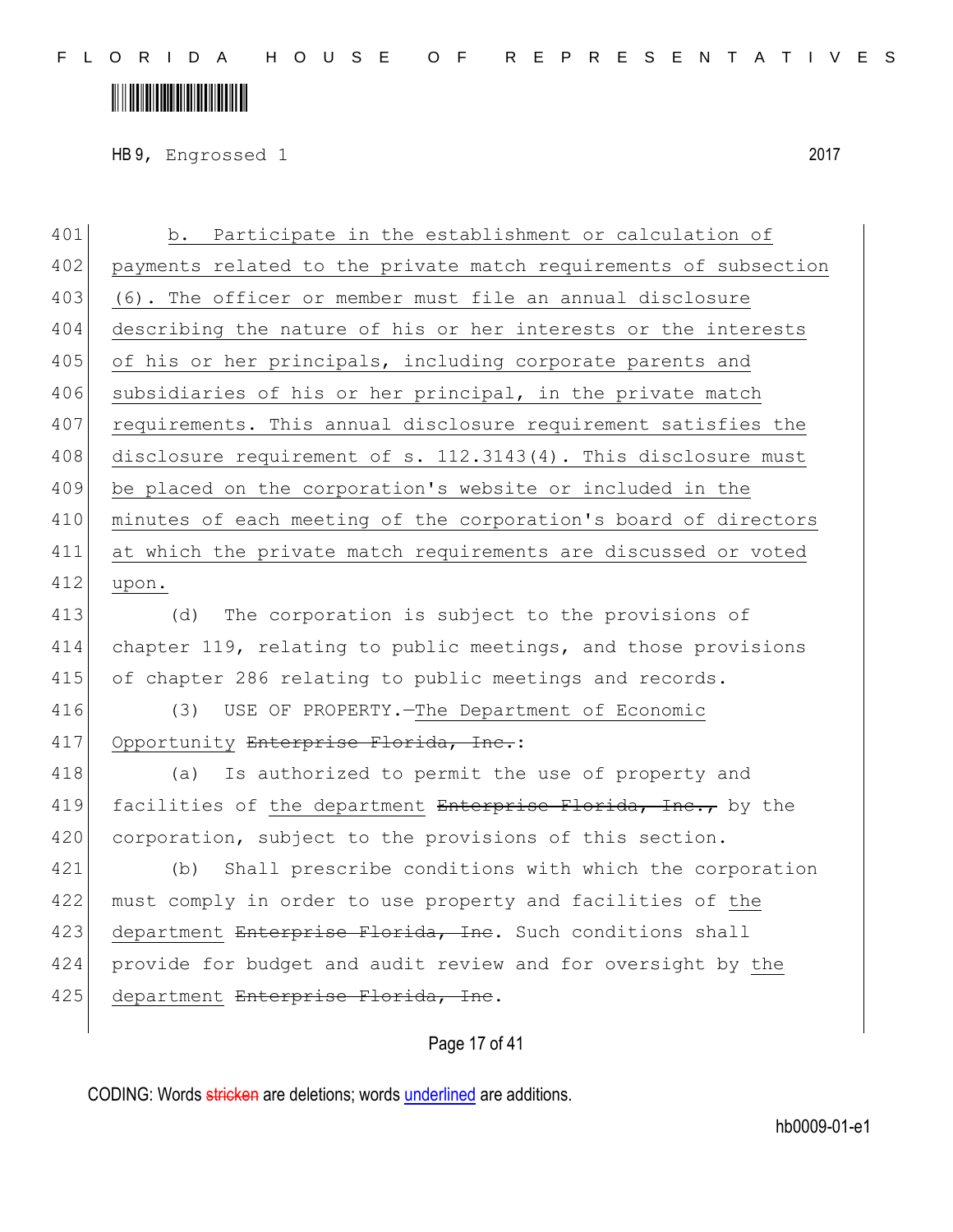### <u> III III III III III III III III II</u>

HB 9, Engrossed 1 2017

426 (c) May not permit the use of property and facilities of 427 the department Enterprise Florida, Inc., if the corporation does 428 not provide equal employment opportunities to all persons, 429 regardless of race, color, national origin, sex, age, or 430 religion.

431 (4) BOARD OF DIRECTORS.—The board of directors of the 432 corporation shall be composed of 31 tourism-industry-related 433 members, appointed by the corporation Enterprise Florida, Inc., 434 in conjunction with the department. Board members shall serve 435 without compensation, but are entitled to receive reimbursement 436 for per diem and travel expenses pursuant to s. 112.061. Such 437 expenses must be paid out of funds of the corporation.

438 (a) The board shall consist of 16 members, appointed in 439 such a manner as to equitably represent all geographic areas of 440 the state, with no fewer than two members from any of the 441 following regions:

442 1. Region 1, composed of Bay, Calhoun, Escambia, Franklin, 443 Gadsden, Gulf, Holmes, Jackson, Jefferson, Leon, Liberty, 444 Okaloosa, Santa Rosa, Wakulla, Walton, and Washington Counties.

445 2. Region 2, composed of Alachua, Baker, Bradford, Clay, 446 Columbia, Dixie, Duval, Flagler, Gilchrist, Hamilton, Lafayette, 447 Levy, Madison, Marion, Nassau, Putnam, St. Johns, Suwannee, 448 Taylor, and Union Counties.

449 3. Region 3, composed of Brevard, Indian River, Lake, 450 Okeechobee, Orange, Osceola, St. Lucie, Seminole, Sumter, and

#### Page 18 of 41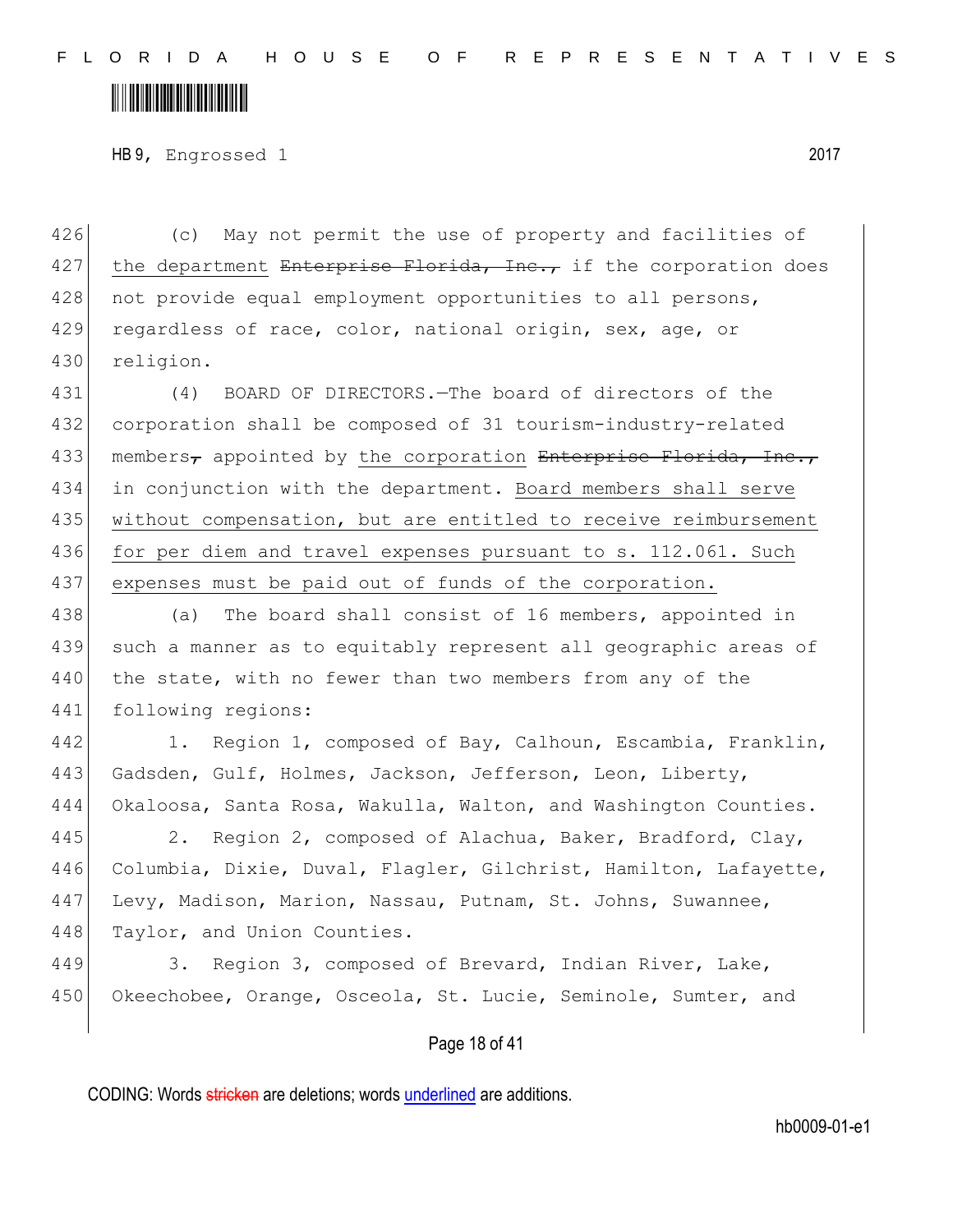#### <u> III III III III III III III III II</u>

HB 9, Engrossed 1 2017

451 Volusia Counties. 452 4. Region 4, composed of Citrus, Hernando, Hillsborough, 453 Manatee, Pasco, Pinellas, Polk, and Sarasota Counties. 454 5. Region 5, composed of Charlotte, Collier, DeSoto, 455 Glades, Hardee, Hendry, Highlands, and Lee Counties. 456 6. Region 6, composed of Broward, Martin, Miami-Dade, 457 Monroe, and Palm Beach Counties. 458 (b) The 15 additional tourism-industry-related members 459 shall include 1 representative from the statewide rental car 460 industry; 7 representatives from tourist-related statewide 461 associations, including those that represent hotels, 462 campgrounds, county destination marketing organizations, 463 museums, restaurants, retail, and attractions; 3 representatives 464 from county destination marketing organizations; 1  $465$  representative from the cruise industry; 1 representative from 466 an automobile and travel services membership organization that 467 has at least 2.8 million members in Florida; 1 representative 468 from the airline industry; and 1 representative from the space 469 tourism industry, who will each serve for a term of 2 years. 470 (5) POWERS AND DUTIES. The corporation, in the performance 471 of its duties: 472 (a) May make and enter into contracts and assume such

473 other functions as are necessary to carry out the provisions of 474 the 4-year marketing plan required by s. 288.923, and the 475 corporation's contract with the department that Enterprise

#### Page 19 of 41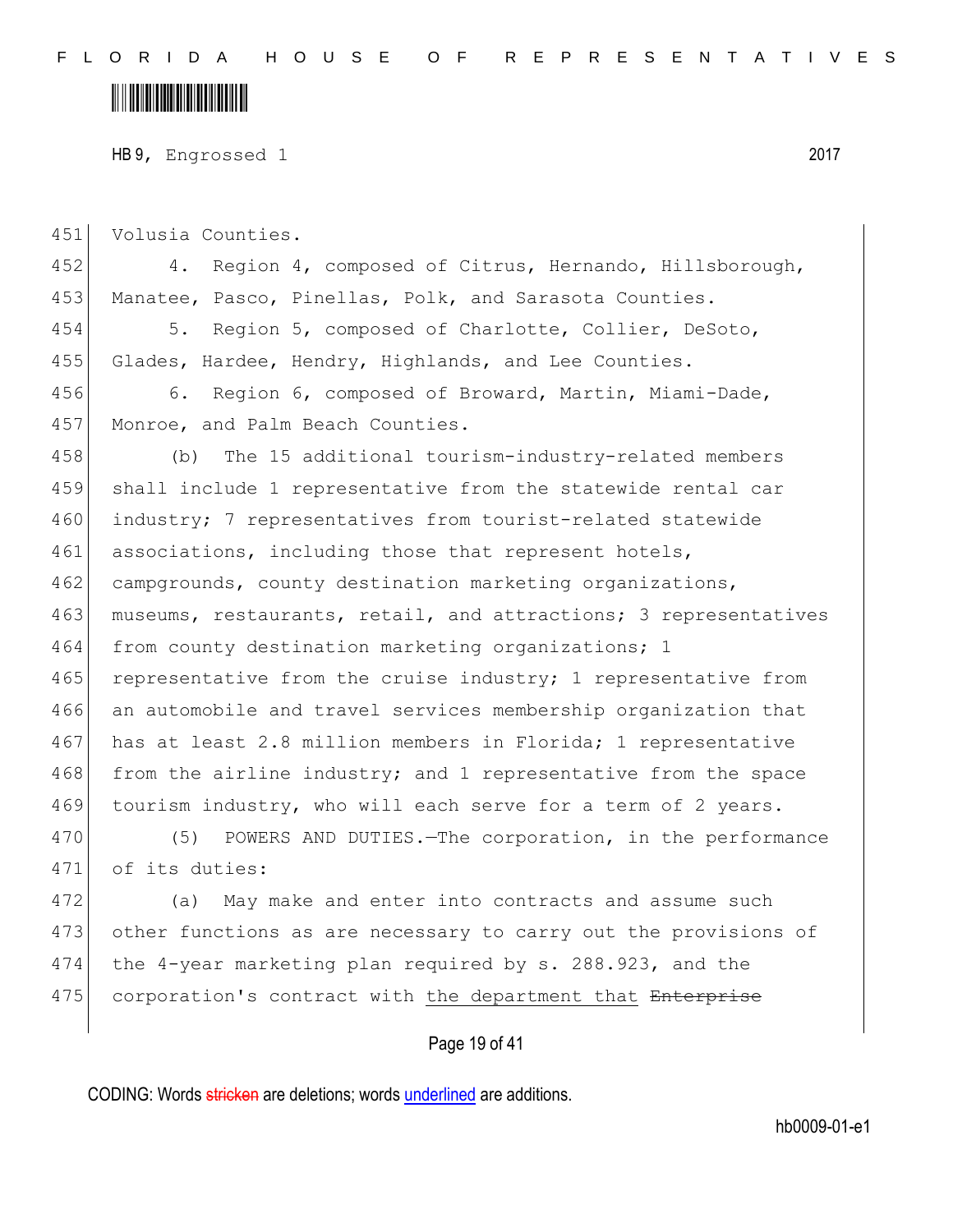### <u> III III III III III III III III II</u>

HB 9, Engrossed 1 2017

476 Florida, Inc., which are not inconsistent with this or any other 477 provision of law. A proposed contract with a total cost of 478 \$750,000 or more is subject to the notice and review procedures 479 of s. 216.177. If the chair or vice chair of the Legislative 480 Budget Commission, the President of the Senate, or the Speaker 481 of the House of Representatives timely advises the corporation 482 in writing that such proposed contract is contrary to 483 legislative policy and intent, the corporation may not execute 484 such proposed contract. The corporation may not enter into 485 multiple related contracts to avoid the requirements of this 486 paragraph. 487 (b) May develop a program to provide incentives and to

488 attract and recognize those entities which make significant 489 financial and promotional contributions towards the expanded 490 tourism promotion activities of the corporation.

491 (c) May establish a cooperative marketing program with 492 other public and private entities which allows the use of the 493 VISIT Florida logo in tourism promotion campaigns which meet the 494 standards of the department Enterprise Florida, Inc., for which 495 the corporation may charge a reasonable fee.

496 (d) May sue and be sued and appear and defend in all 497 actions and proceedings in its corporate name to the same extent 498 as a natural person.

499 (e) May adopt, use, and alter a common corporate seal. 500 However, such seal must always contain the words "corporation

#### Page 20 of 41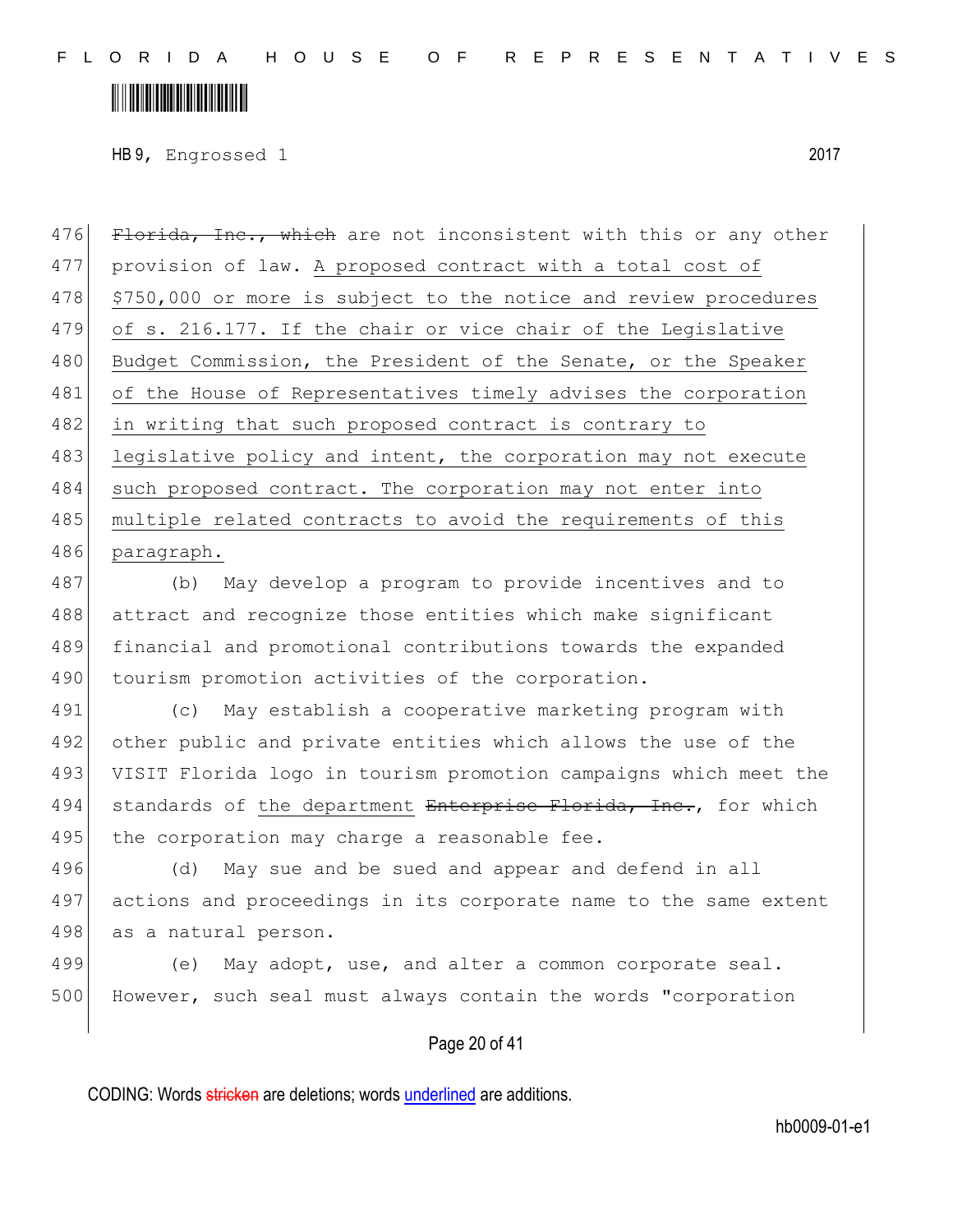HB 9, Engrossed 1 2017

501 not for profit."

502 (f) Shall elect or appoint such officers and agents as its 503 affairs shall require and allow them reasonable compensation. 504 However, each officer or agent, including the president and 505 chief executive officer of the corporation, may not receive 506 compensation, public or private, that exceeds \$130,000 per year.

507 (g) Shall hire and establish salaries and personnel and 508 employee benefit programs for such permanent and temporary 509 employees as are necessary to carry out the provisions of the 4- 510 year marketing plan and the corporation's contract with the 511 department that Enterprise Florida, Inc., which are not 512 inconsistent with this or any other provision of law. However, 513 an employee may not receive compensation, public or private, 514 that exceeds \$130,000 per year. Any retirement, life insurance, 515 or health insurance benefits provided to employees of the 516 corporation may not exceed the value of such benefits provided 517 to employees of the corporation as of January 1, 2017. Any 518 public or private payments of performance bonuses or severance 519 pay to employees of the corporation are prohibited unless 520 specifically authorized by law. The Governor shall review and 521 approve or deny requests for out-of-state or international 522 travel by employees and board members of the corporation and 523 individuals whose travel will be paid for by the corporation, 524 regardless of the source of the funds used for such travel. 525 (h) Shall appoint a president and chief executive officer

Page 21 of 41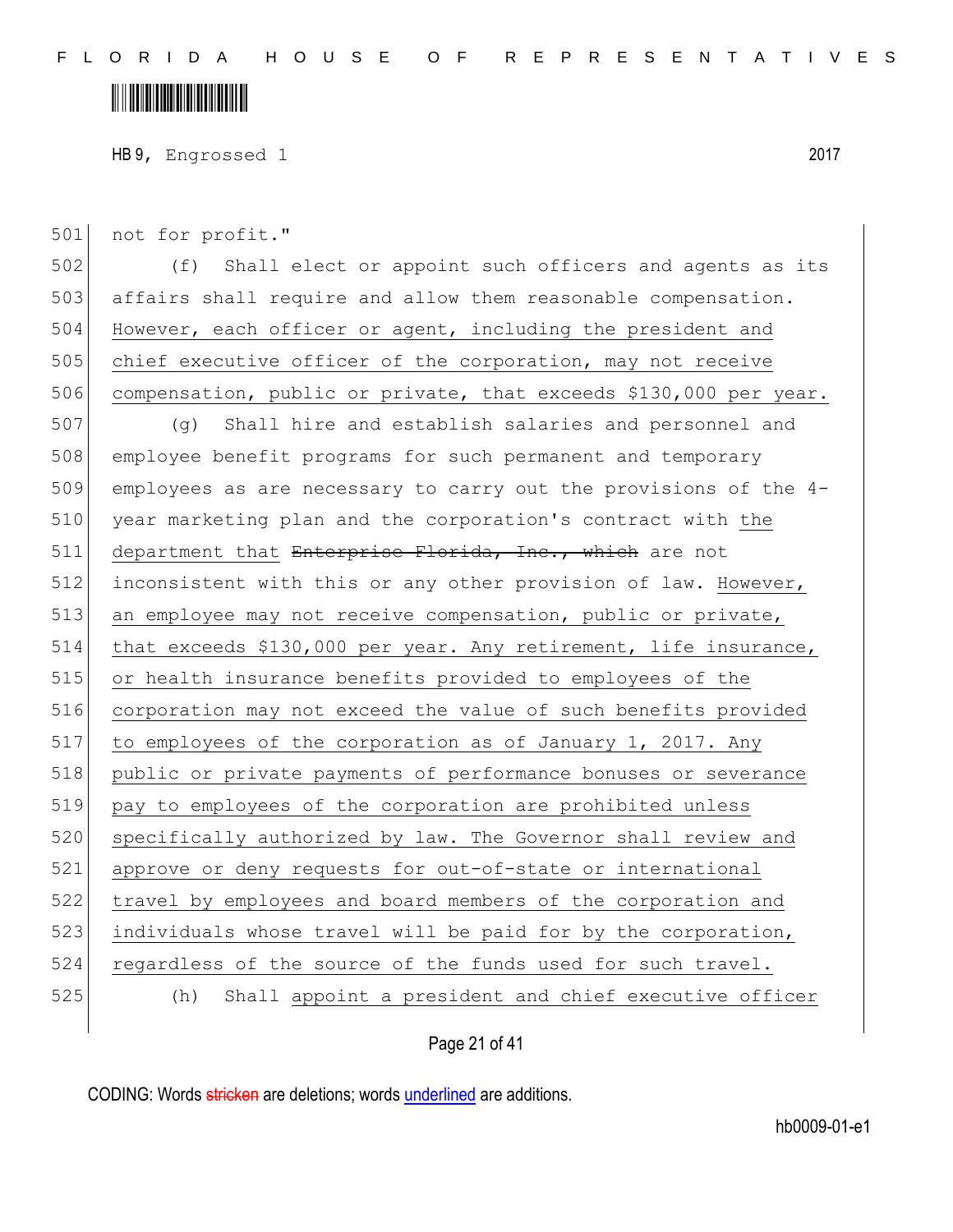### <u> Alban Martin Alban Martin Sa</u>

HB 9, Engrossed 1 2017

526 of the corporation who shall serve subject to confirmation by 527 the Senate provide staff support to the Division of Tourism 528 Promotion of Enterprise Florida, Inc. The president and chief 529 executive officer of the Florida Tourism Industry Marketing 530 Corporation shall serve without compensation as the director of  $531$  the division.

 (i) May adopt, change, amend, and repeal bylaws, not inconsistent with law or its articles of incorporation, for the administration of the provisions of the 4-year marketing plan 535 and the corporation's contract with the department Enterprise Florida, Inc.

537 (j) May conduct its affairs, carry on its operations, and 538 have offices and exercise the powers granted by this act in any 539 state, territory, district, or possession of the United States 540 or any foreign country. When Where feasible, appropriate, and 541 recommended by the 4-year marketing plan developed by the 542 Division of Tourism Promotion of Enterprise Florida, Inc., the 543 corporation may collocate the programs of foreign tourism 544 offices in cooperation with any foreign office operated by any 545 agency of this state.

546 (k) May appear on its own behalf before boards, 547 commissions, departments, or other agencies of municipal, 548 county, state, or federal government.

549 (1) May request or accept any grant, payment, or gift, of 550 funds or property made by this state or by the United States or

#### Page 22 of 41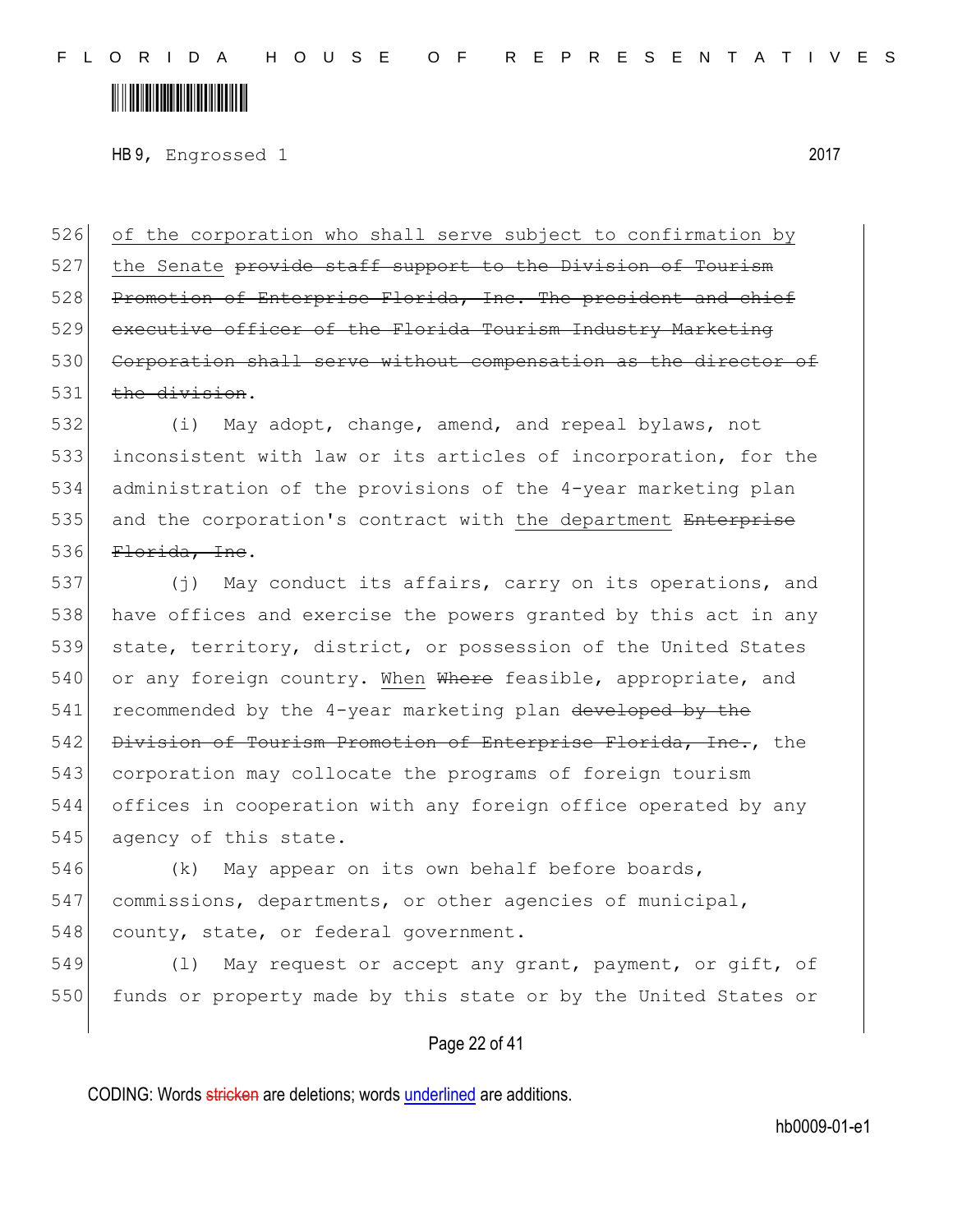### <u> III III III III III III III III II</u>

HB 9, Engrossed 1 2017

551 any department or agency thereof or by any individual, firm, 552 corporation, municipality, county, or organization for any or all of the purposes of the 4-year marketing plan and the 554 corporation's contract with the department Enterprise Florida,  $\frac{1}{2}$   $\frac{1}{2}$  that are not inconsistent with this or any other provision of law. Such funds shall be deposited in a bank account established by the corporation's board of directors. The corporation may expend such funds in accordance with the terms and conditions of any such grant, payment, or gift, in the pursuit of its administration or in support of the programs it administers. The corporation shall separately account for the public funds and the private funds deposited into the 563 corporation's bank account.

564 (m) Shall establish a plan for participation in the 565 corporation which will provide additional funding for the 566 administration and duties of the corporation.

567 (n) In the performance of its duties, may undertake, or 568 contract for, marketing projects and advertising research 569 projects.

570 (o) In addition to any indemnification available under 571 chapter 617, the corporation may indemnify, and purchase and 572 maintain insurance on behalf of, directors, officers, and 573 employees of the corporation against any personal liability or 574 accountability by reason of actions taken while acting within 575 the scope of their authority.

#### Page 23 of 41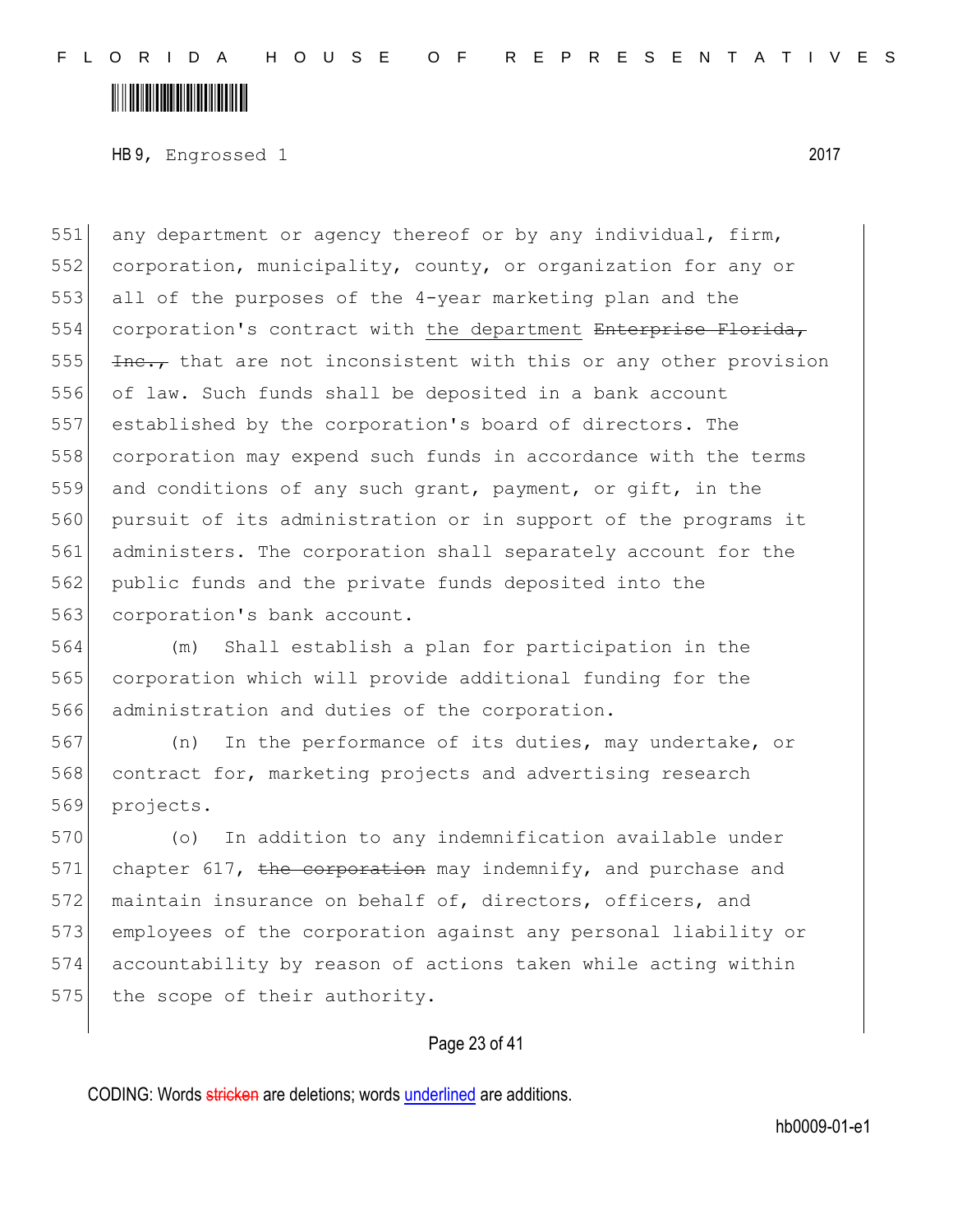## 

HB 9, Engrossed 1 2017

| 576 | (p) Shall not create or establish any other entity,              |
|-----|------------------------------------------------------------------|
| 577 | corporation, or direct-support organization.                     |
| 578 | (q) Shall not expend funds, public or private, that              |
| 579 | directly or indirectly benefit only one company, corporation, or |
| 580 | business entity.                                                 |
| 581 | (6)<br>MATCHING REQUIREMENTS.-                                   |
| 582 | (a) A one-to-one match is required of private to public          |
| 583 | contributions to the corporation. Public contributions include   |
| 584 | all state appropriations to the corporation.                     |
| 585 | (b) For purposes of calculating the required one-to-one          |
| 586 | match, the corporation shall receive matching private            |
| 587 | contributions and assign such contributions to one of two        |
| 588 | private match categories. The corporation shall maintain         |
| 589 | documentation of such categorized contributions on file and make |
| 590 | such documentation available for inspection upon reasonable      |
| 591 | notice during its regular business hours. Contribution details   |
| 592 | shall be included in the quarterly reports required under        |
| 593 | subsection (8). The private match categories are:                |
| 594 | 1. Direct cash contributions from private sources, which         |
| 595 | include, but are not limited to, cash derived from strategic     |
| 596 | alliances, contributions of stocks and bonds, and partnership    |
| 597 | contributions.                                                   |
| 598 | Fees for services, which include, but are not limited<br>2.      |
| 599 | to, event participation, research, and brochure placement and    |
| 600 | transparencies.                                                  |
|     |                                                                  |

#### Page 24 of 41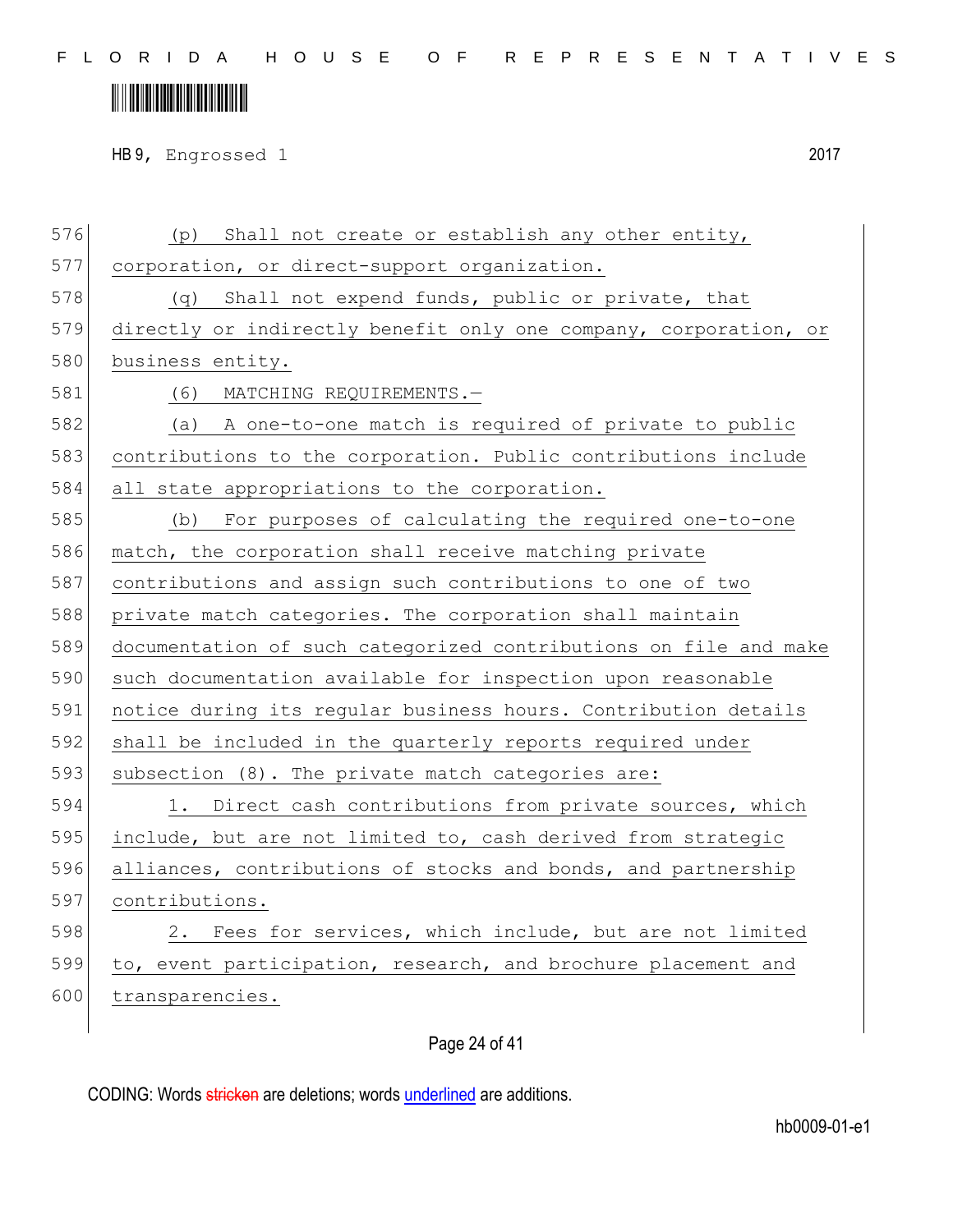## 

HB 9, Engrossed 1 2017

| 601 |                                                                  |
|-----|------------------------------------------------------------------|
| 602 | Contributions from a government entity or from an entity that    |
| 603 | received more than 50 percent of its revenue in the previous     |
| 604 | fiscal year from public sources, including revenue derived from  |
| 605 | taxes, fees, or other government revenues, are not considered    |
| 606 | private contributions for purposes of calculating the required   |
| 607 | one-to-one match.                                                |
| 608 | If the corporation fails to meet the one-to-one match<br>(C)     |
| 609 | requirements of this subsection, the corporation shall revert    |
| 610 | all unmatched public contributions to the state treasury by June |
| 611 | 30 of each fiscal year.                                          |
| 612 | $(7)$ +6+ ANNUAL AUDIT. The corporation shall provide for an     |
| 613 | annual financial audit in accordance with s. 215.981. The annual |
| 614 | audit report shall be submitted to the Auditor General; the      |
| 615 | Office of Program Policy Analysis and Government Accountability; |
| 616 | Enterprise Florida, Inc.; and the department for review. The     |
| 617 | Office of Program Policy Analysis and Government Accountability; |
| 618 | Enterprise Florida, Inc.; the department; and the Auditor        |
| 619 | General have the authority to require and receive from the       |
| 620 | corporation or from its independent auditor any detail or        |
| 621 | supplemental data relative to the operation of the corporation.  |
| 622 | The department shall annually certify whether the corporation is |
| 623 | operating in a manner and achieving the objectives that are      |
| 624 | consistent with the policies and goals of the department         |
| 625 | Enterprise Florida, Inc., and its long-range marketing plan. The |
|     |                                                                  |

Page 25 of 41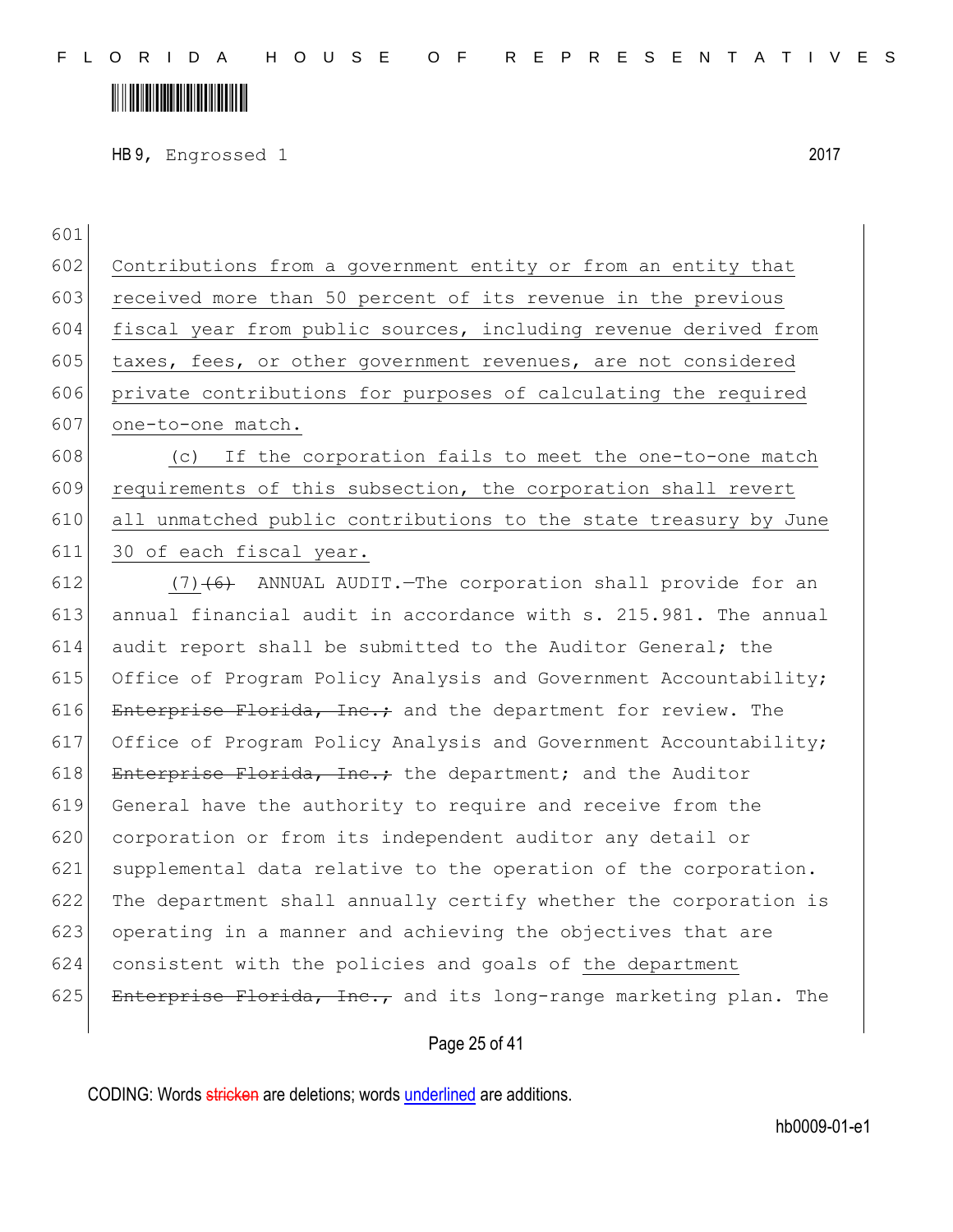### <u> III III III III III III III III II</u>

HB 9, Engrossed 1 2017

 identity of a donor or prospective donor to the corporation who desires to remain anonymous and all information identifying such donor or prospective donor are confidential and exempt from the 629 provisions of s. 119.07(1) and s. 24(a), Art. I of the State 630 Constitution. Such anonymity shall be maintained in the auditor's report.

632 (8) $(7)$  REPORT. The corporation shall provide a quarterly 633 report to the department Enterprise Florida, Inc., which shall:

634 (a) Measure the current vitality of the visitor industry 635 of this state as compared to the vitality of such industry for 636 the year to date and for comparable quarters of past years. 637 Indicators of vitality shall be determined by the department 638 Enterprise Florida, Inc., and shall include, but not be limited 639 to, estimated visitor count and party size, length of stay, 640 average expenditure per party, and visitor origin and 641 destination.

642 (b) Provide detailed, unaudited financial statements of 643 sources and uses of public and private funds.

644 (c) Measure progress towards annual goals and objectives 645 set forth in the 4-year marketing plan.

646 (d) Review all pertinent research findings.

647 (e) Provide other measures of accountability as requested 648 by the department Enterprise Florida, Inc.

649

650 The corporation must take all steps necessary to provide all

Page 26 of 41

CODING: Words stricken are deletions; words underlined are additions.

hb0009-01-e1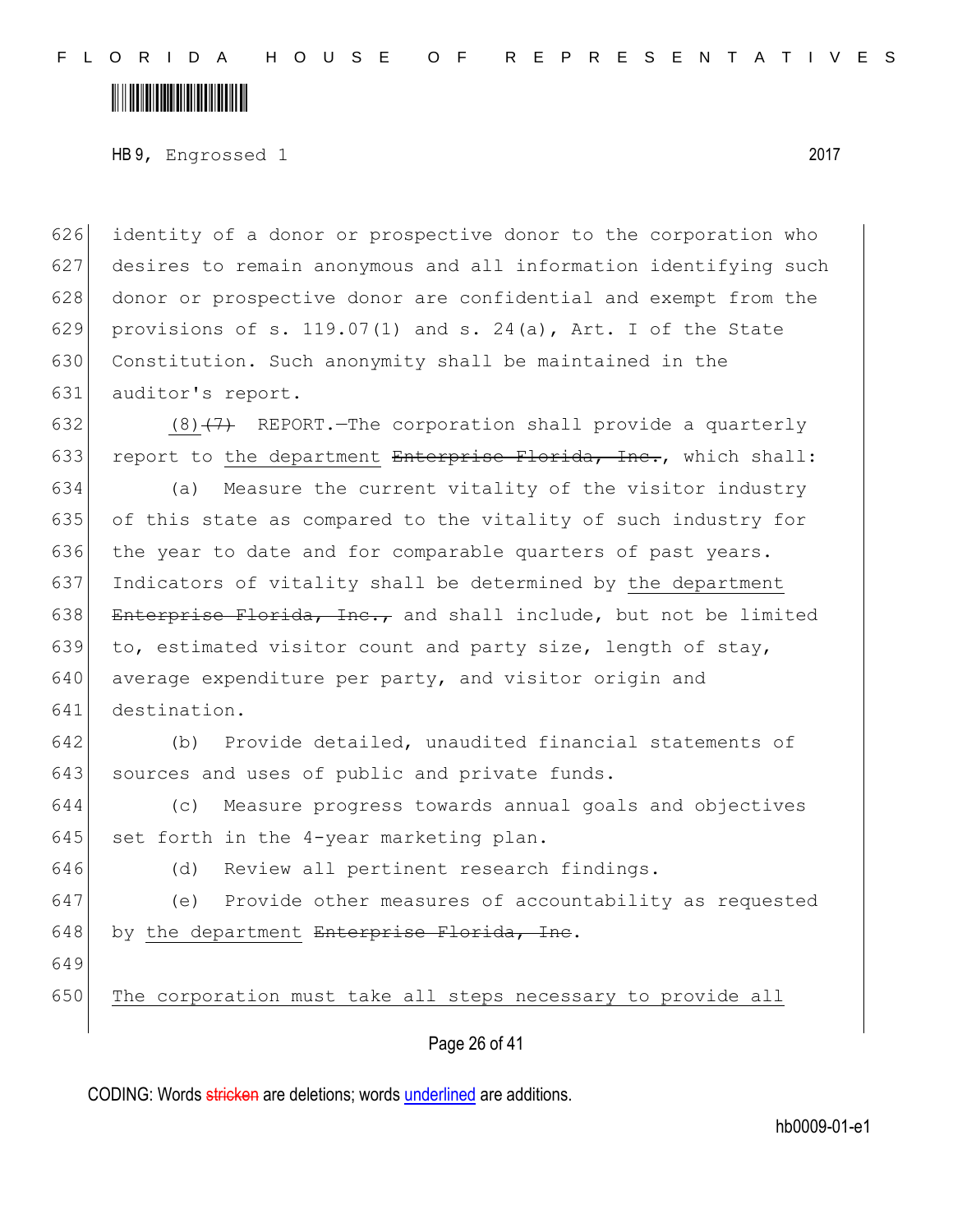HB 9, Engrossed 1 2017

651 data that is used to develop the report, including source data, 652 to the Office of Economic and Demographic Research. 653 (9)<del>(8)</del> PROHIBITIONS; CORPORATE FUNDS; GIFTS. 654 Notwithstanding per diem and travel expenses authorized pursuant 655 s. 112.061, funds of the corporation may not be expended for 656 food, beverages, lodging, entertainment, or gifts for employees 657 of the corporation, board members of the corporation, or 658 employees of a tourist or economic development entity that 659 receives revenue from a tax imposed pursuant to s. 125.0104, s. 660 125.0108, or s. 212.0305. An employee or board member of the 661 corporation may not accept or receive food, beverages, lodging, 662 entertainment, or gifts from a tourist or economic development 663 entity that receives revenue from a tax imposed pursuant to s. 664 125.0104, s. 125.0108, or s. 212.0305 PUBLIC RECORDS EXEMPTION. 665 The identity of any person who responds to a marketing project 666 or advertising research project conducted by the corporation in 667 the performance of its duties on behalf of Enterprise Florida, 668 Inc., or trade secrets as defined by  $s. 812.081$  obtained 669 pursuant to such activities, are exempt from  $s$ . 119.07(1) and  $s$ . 670  $\left| \frac{24(a)}{24(b)} \right|$ , Art. I of the State Constitution. This subsection is 671 subject to the Open Government Sunset Review Act in accordance 672 with s. 119.15 and shall stand repealed on October 2, 2021, 673 unless reviewed and saved from repeal through reenactment by the 674 Legislature. 675  $(10)$   $(9)$  LODGING EXPENSES. -Lodging expenses for an employee

Page 27 of 41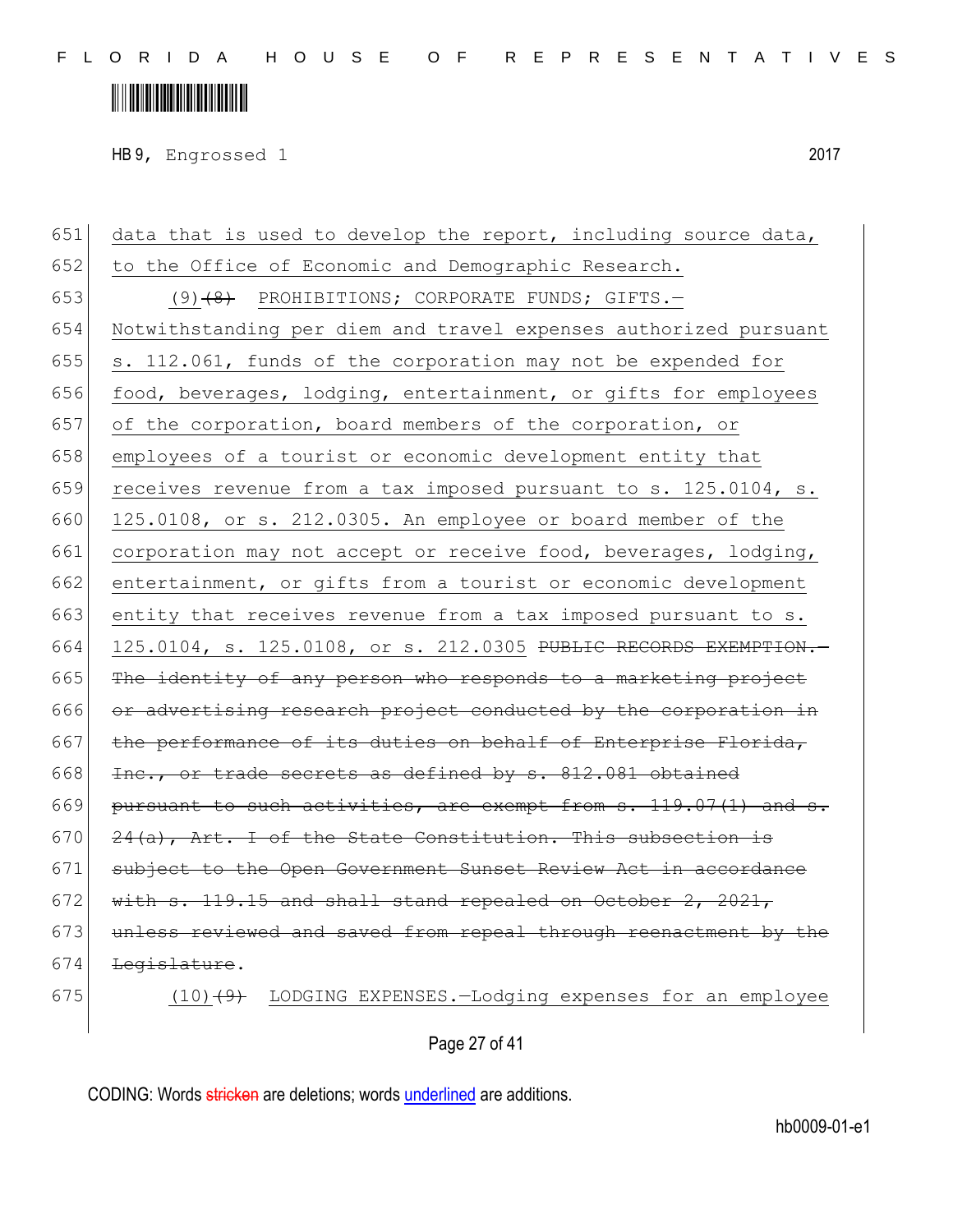# 

HB 9, Engrossed 1 2017

| 676 | of the corporation may not exceed \$150 per day, excluding taxes. |
|-----|-------------------------------------------------------------------|
| 677 | However, an employee of the corporation may expend his or her     |
| 678 | own funds for any lodging expenses in excess of \$150 per day.    |
| 679 | (11) RELEASE OF APPROPRIATIONS.-Notwithstanding s.                |
| 680 | 216.192, and in accordance with s. 216.351, the annual plan for   |
| 681 | release of appropriations for the Department of Economic          |
| 682 | Opportunity shall be quarterly. On July 1 of each fiscal year,    |
| 683 | 25 percent of the original operating budget of the corporation    |
| 684 | shall be released. The balance of the appropriation shall be      |
| 685 | held in reserve. By August 15 of each fiscal year, the            |
| 686 | Department of Economic Opportunity shall submit a proposed        |
| 687 | operating budget for the corporation including amounts to be      |
| 688 | expended on advertising, events, other operating capital outlay,  |
| 689 | and salaries and benefits for each employee to the Legislative    |
| 690 | Budget Commission. Upon approval of the plan by the Legislative   |
| 691 | Budget Commission, the remainder of the operating budget for the  |
| 692 | corporation shall be released pursuant to this subsection.        |
| 693 | $(12)$ TRANSPARENCY.-                                             |
| 694 | (a) The corporation is a governmental entity as defined in        |
| 695 | s. 215.985 and, therefore, is subject to the Transparency         |
| 696 | Florida Act.                                                      |
| 697 | (b) A contract entered into between the corporation and           |
| 698 | any other entity that received more than 50 percent of its        |
| 699 | revenue in the previous fiscal year from funds derived from a     |
| 700 | tax imposed pursuant to s. 125.0104, s. 125.0108, or s. 212.0305  |
|     |                                                                   |

#### Page 28 of 41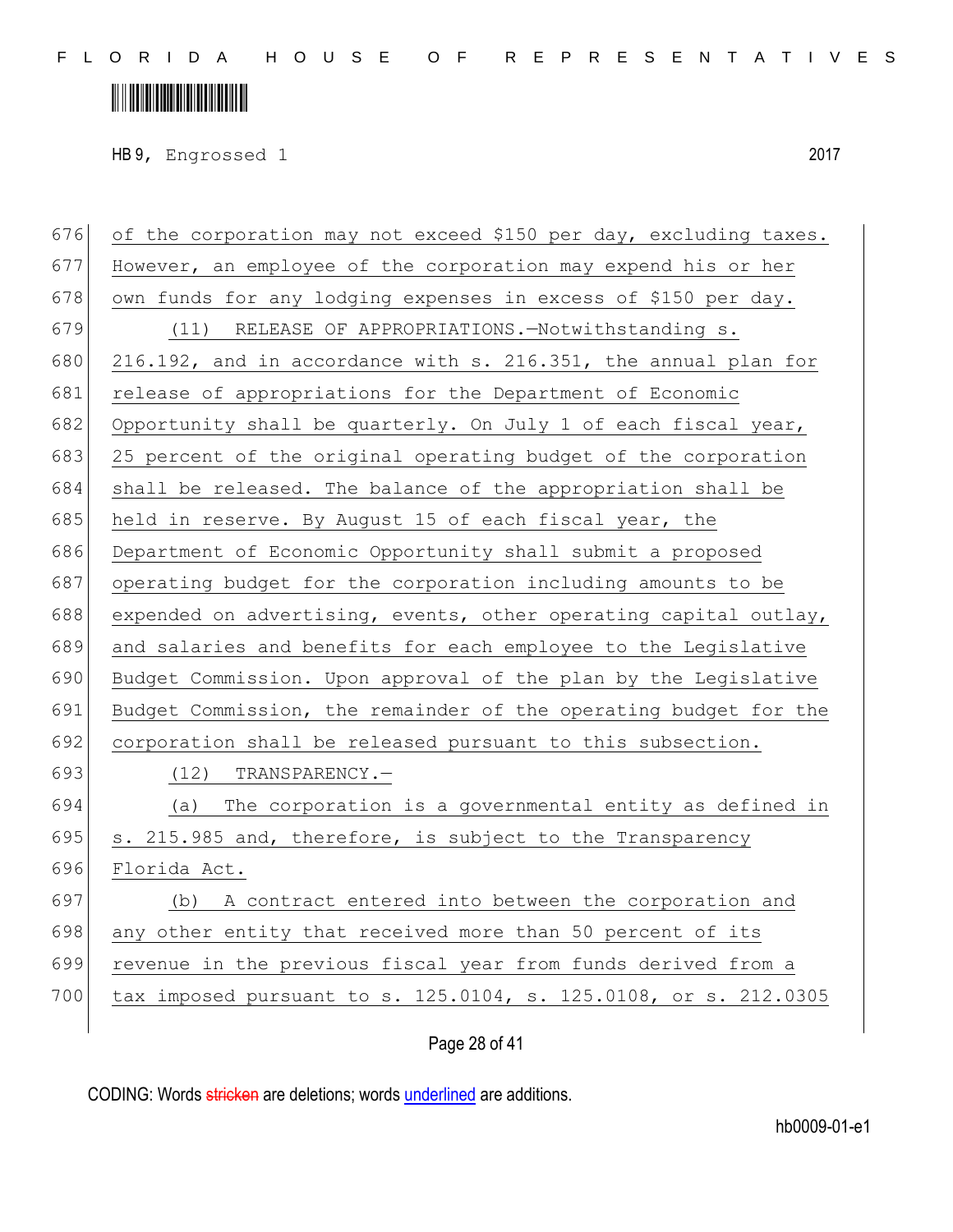# 

HB 9, Engrossed 1 2017

| 701 | shall include:                                                          |
|-----|-------------------------------------------------------------------------|
| 702 | The purpose of the contract.<br>1.                                      |
| 703 | Specific performance standards and responsibilities for<br>2.           |
| 704 | each entity.                                                            |
| 705 | A detailed project or contract budget, if applicable.<br>3.             |
| 706 | The value of any services provided.<br>4.                               |
| 707 | The salaries of all employees and board members of the<br>5.            |
| 708 | entity and the projected travel and entertainment expenses for          |
| 709 | such employees and board members.                                       |
| 710 | (c)1. If a marketing partner received more than 50 percent              |
| 711 | of its revenue in the previous fiscal year from funds derived           |
| 712 | from a tax imposed pursuant to s. 125.0104, s. 125.0108, or             |
| 713 | s. 212.0305, the marketing partner shall annually report all            |
| 714 | public and private financial data to the corporation.                   |
| 715 | The financial data shall include:<br>2.                                 |
| 716 | The total amount of revenue received from public and<br>a.              |
| 717 | private sources.                                                        |
| 718 | The operating budget.<br>b.                                             |
| 719 | Employee and board member salary and benefit details.<br>$\mathtt{C}$ . |
| 720 | An itemized account of all funds spent by a third party<br>d.           |
| 721 | on behalf of the corporation or a board member or an employee of        |
| 722 | the corporation.                                                        |
| 723 | Itemized travel and entertainment expenditures.<br>e.                   |
| 724 | The following information must be posted on the<br>(d)                  |
| 725 | corporation's website:                                                  |
|     |                                                                         |

Page 29 of 41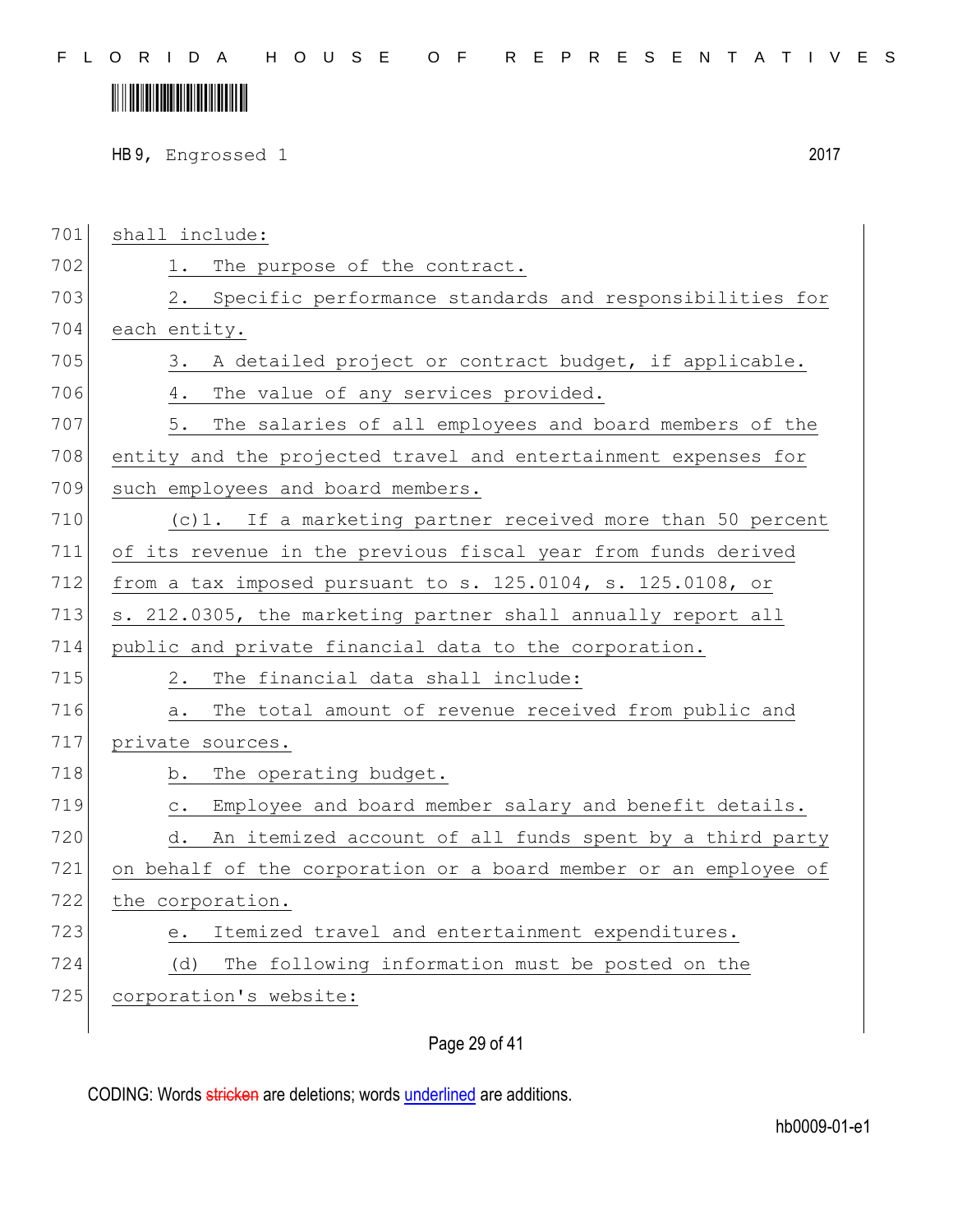# 

HB 9, Engrossed 1 2017

| 726 | A plain language version of each proposed and executed<br>1.     |
|-----|------------------------------------------------------------------|
| 727 | contract exceeding \$35,000 with a private entity, municipality, |
| 728 | city, town, or vendor of services, supplies, or programs,        |
| 729 | including marketing, or for the purchase or lease or use of      |
| 730 | lands, facilities, or properties.                                |
| 731 | 2. Any agreement entered into between the corporation and        |
| 732 | any other entity, including a local government, private entity,  |
| 733 | or nonprofit entity, that receives public funds or funds from a  |
| 734 | tax imposed pursuant to s. 125.0104, s. 125.0108, or s.          |
| 735 | 212.0305.                                                        |
| 736 | 3. Video recordings of each board meeting.                       |
| 737 | 4. A detailed report of expenditures following each              |
| 738 | marketing event paid for with the corporation's funds. Such      |
| 739 | report must be posted within 10 business days after the event.   |
| 740 | An annual itemized accounting of the total amount of<br>5.       |
| 741 | funds spent by any third party on behalf of the corporation or   |
| 742 | any board member or employee of the corporation.                 |
| 743 | 6. An annual itemized accounting of the total amount of          |
| 744 | travel and entertainment expenditures by the corporation.        |
| 745 | The corporation's website must:<br>(e)                           |
| 746 | Allow users to navigate to related sites to view<br>1.           |
| 747 | supporting details.                                              |
| 748 | Enable a taxpayer to email questions to the corporation<br>2.    |
| 749 | and make such questions and the corporation's responses publicly |
| 750 | viewable.                                                        |
|     |                                                                  |

#### Page 30 of 41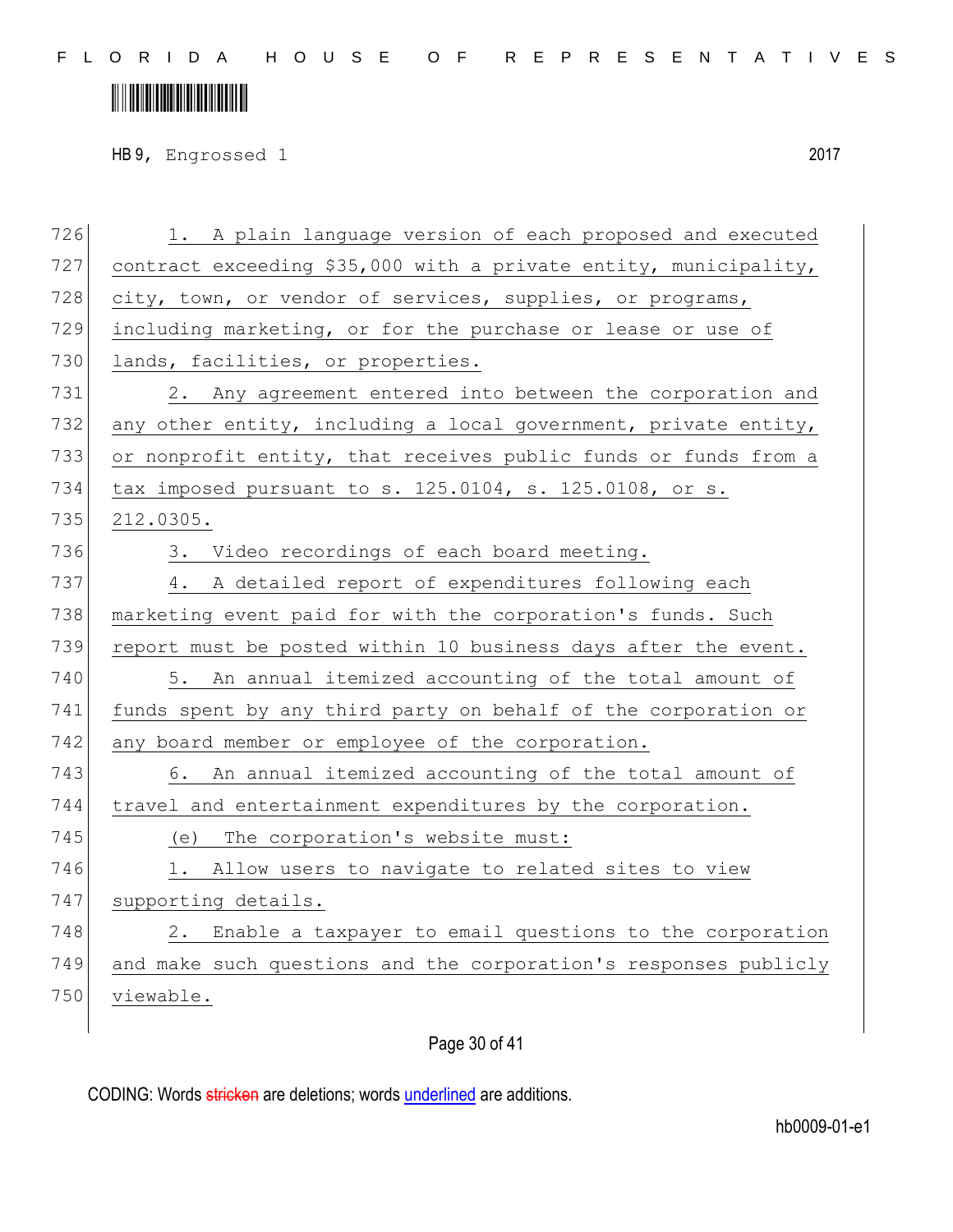### <u> III III III III III III III III II</u>

HB 9, Engrossed 1 2017

751 (13) REPEAL.—This section is repealed October 1, 2019, 752 unless reviewed and saved from repeal by the Legislature. 753 Section 13. Section 288.12265, Florida Statutes, is 754 amended to read: 755 288.12265 Welcome centers.— 756 (1) Responsibility for the welcome centers is assigned to 757 the Department of Economic Opportunity Enterprise Florida, Inc., 758 which shall contract with the Florida Tourism Industry Marketing 759 Corporation to employ all welcome center staff. 760 (2) The Department of Economic Opportunity Enterprise 761 Florida, Inc., shall administer and operate the welcome centers. 762 Pursuant to a contract with the Department of Transportation, 763 the Department of Economic Opportunity Enterprise Florida, Inc., 764 shall be responsible for routine repair, replacement, or 765 improvement and the day-to-day management of interior areas 766 occupied by the welcome centers. All other repairs, 767 replacements, or improvements to the welcome centers shall be 768 the responsibility of the Department of Transportation. The 769 Department of Economic Opportunity Enterprise Florida, Inc., may 770 contract with the Florida Tourism Industry Marketing Corporation 771 for the management and operation of the welcome centers. 772 Section 14. Section 288.12266, Florida Statutes, is 773 created to read: 774 288.12266 Targeted Marketing Assistance Program.— 775 (1) The Targeted Marketing Assistance Program is created

Page 31 of 41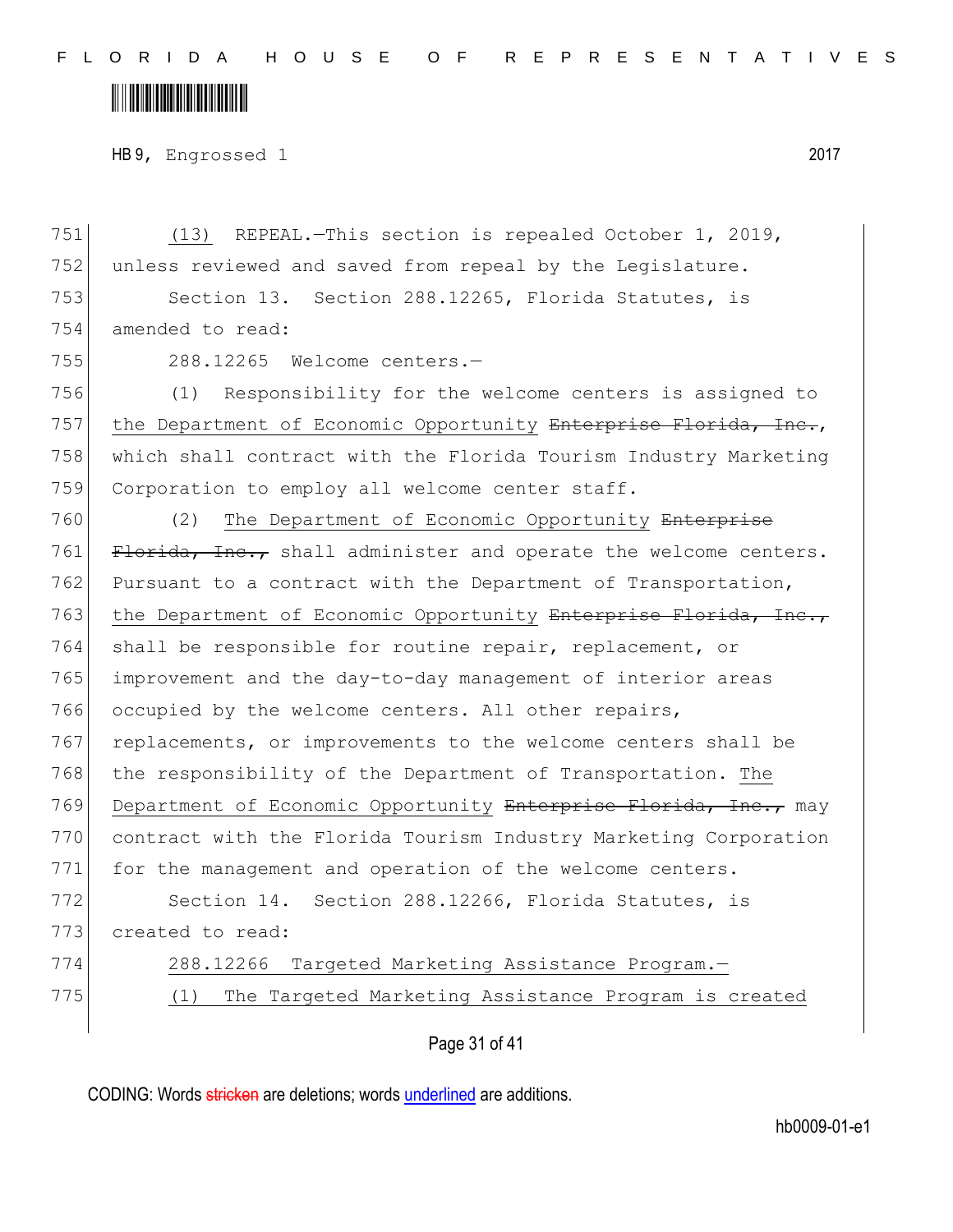## <u> III III III III III III III III II</u>

HB 9, Engrossed 1 2017

776 to enhance the tourism business marketing of small, minority, 777 rural, and agritourism businesses in the state. The department, 778 in conjunction with VISIT Florida, shall administer the program. 779 The program shall provide marketing plans, marketing assistance, 780 promotional support, media development, technical expertise, 781 marketing advice, technology training, social marketing support, 782 and other assistance to an eligible entity. 783 (2) As used in this section, the term "eligible entity" 784 means an independently owned and operated business with gross 785 revenue not exceeding  $$1,250,000$  or a nonprofit corporation that 786 meets the requirements of s.  $501(c)(3)$  of the Internal Revenue 787 Code. 788 (3) The department and VISIT Florida shall provide an 789 annual report to the Governor, the President of the Senate, and 790 the Speaker of the House of Representatives documenting that at 791 least 50 percent of the eligible entities receiving assistance 792 through this program are independently owned and operated 793 businesses with gross revenues not exceeding \$500,000. 794 Section 15. Section 288.124, Florida Statutes, is amended 795 to read: 796 288.124 Convention grants program.—VISIT Florida 797 Enterprise Florida, Inc., is authorized to establish a 798 convention grants program and, pursuant to that program, to 799 recommend to the department expenditures and contracts with 800 local governments and nonprofit corporations or organizations

#### Page 32 of 41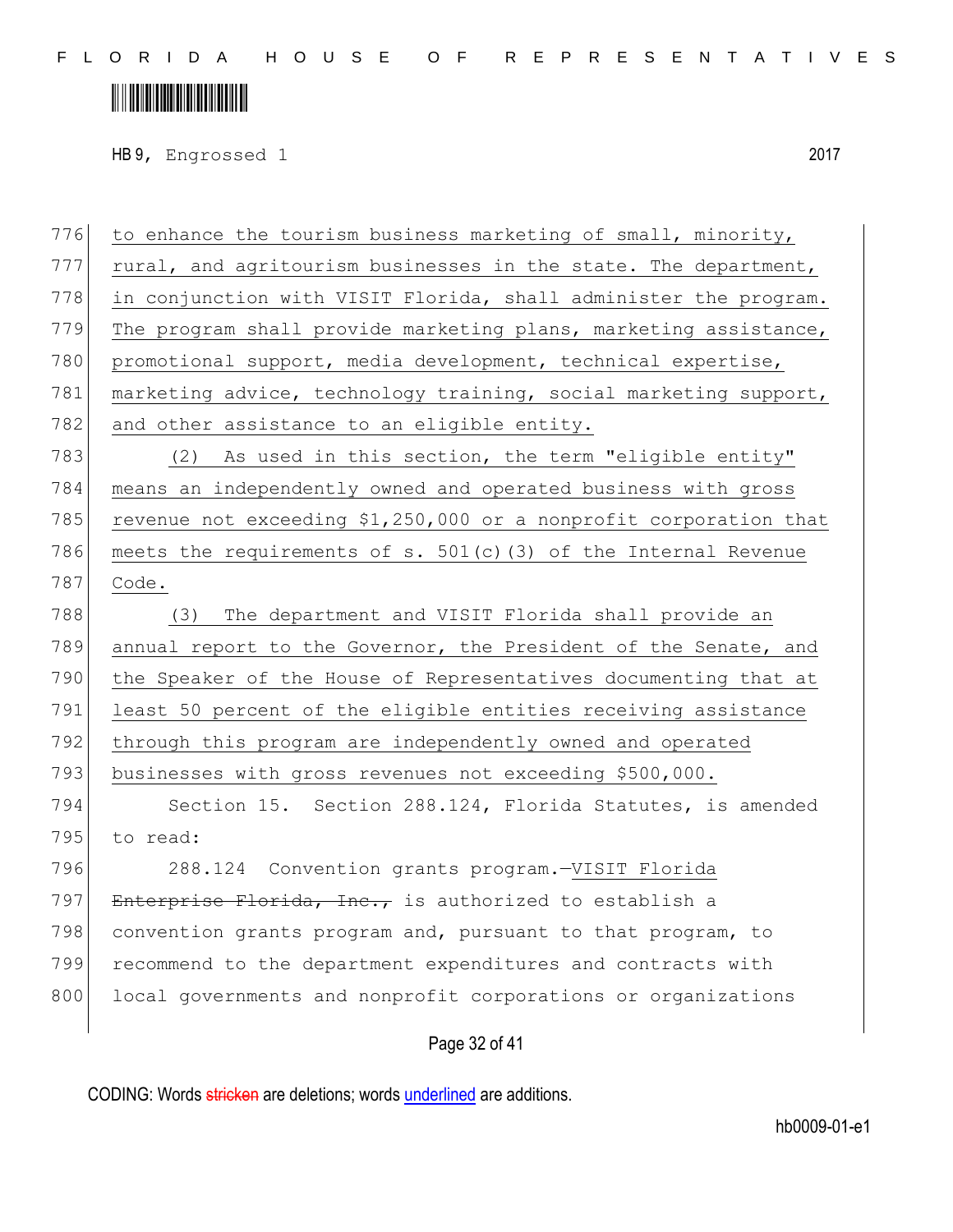## 

HB 9, Engrossed 1 2017

| 801 | for the purpose of attracting national conferences and           |
|-----|------------------------------------------------------------------|
| 802 | conventions to Florida. Preference shall be given to local       |
| 803 | governments and nonprofit corporations or organizations seeking  |
| 804 | to attract minority conventions to Florida. Minority conventions |
| 805 | are events that primarily involve minority persons, as defined   |
| 806 | in s. 288.703, who are residents or nonresidents of the state.   |
| 807 | VISIT Florida Enterprise Florida, Inc., shall establish          |
| 808 | quidelines governing the award of grants and the administration  |
| 809 | of this program. The department has final approval authority for |
| 810 | any grants under this section. The total annual allocation of    |
| 811 | funds for this program shall not exceed \$40,000.                |
| 812 | Section 16. Section 288.826, Florida Statutes, is                |
| 813 | repealed.                                                        |
| 814 | Section 17. (1) The Florida International Trade and              |
| 815 | Promotion Trust Fund, FLAIR number 40-2-338, within the          |
| 816 | Department of Economic Opportunity is terminated.                |
| 817 | All current balances remaining in, and all revenues<br>(2)       |
| 818 | of, the trust fund shall be transferred to the General Revenue   |
| 819 | Fund.                                                            |
| 820 | (3) The Department of Economic Opportunity shall pay any         |
| 821 | outstanding debts and obligations of the terminated trust fund   |
| 822 | as soon as practicable, and the Chief Financial Officer shall    |
| 823 | close out and remove the terminated trust fund from various      |
| 824 | state accounting systems using generally accepted accounting     |
| 825 | principles concerning warrants outstanding, assets, and          |
|     |                                                                  |

Page 33 of 41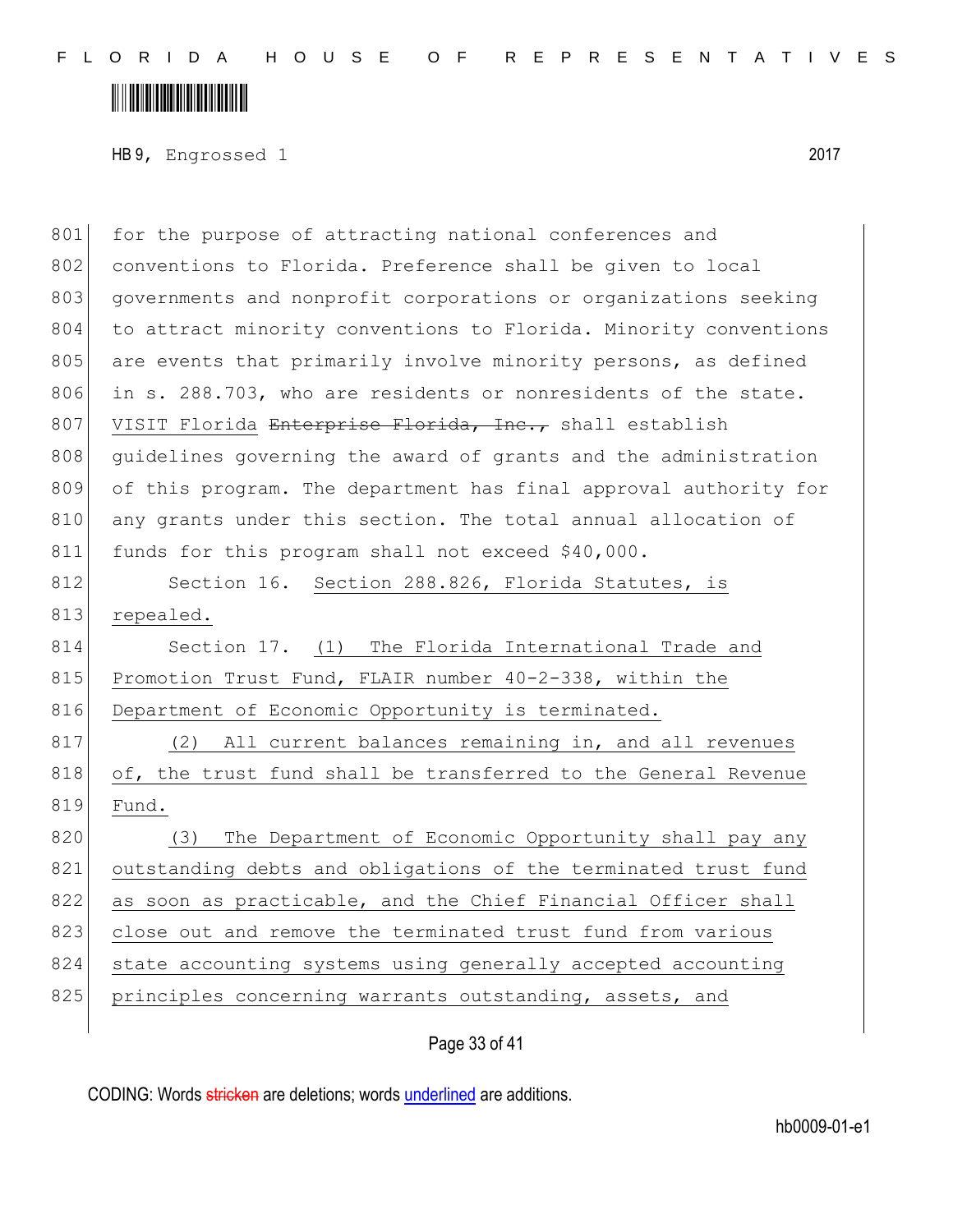## <u> III III III III III III III III II</u>

HB 9, Engrossed 1 2017

Page 34 of 41 826 liabilities. 827 Section 18. Subsection (3) of section 288.904, Florida 828 Statutes, is amended to read: 829 288.904 Funding for Enterprise Florida, Inc.; performance 830 and return on the public's investment.- $831$  (3)(a) Specifically for the marketing and advertising 832 activities of the Division of Tourism Marketing or as contracted 833 through the Florida Tourism Industry Corporation, a one-to-one 834 match is required of private to public contributions within 4 835 calendar years after the implementation date of the marketing 836 plan pursuant to s. 288.923. 837 (b) For purposes of calculating the required one-to-one 838 match, matching private funds shall be divided into four 839 categories. Documentation for the components of the four private 840 match categories shall be kept on file for inspection as 841 determined necessary. The four private match categories are: 842 1. Direct cash contributions, which include, but are not 843 <del>limited to, cash derived from strategic alliances, contributions</del>  $844$  of stocks and bonds, and partnership contributions.  $845$  2. Fees for services, which include, but are not limited 846 to, event participation, research, and brochure placement and 847 transparencies.  $848$  3. Cooperative advertising, which is the value based on 849 cost of contributed productions, air time, and print space. 850 4. In-kind contributions, which include, but are not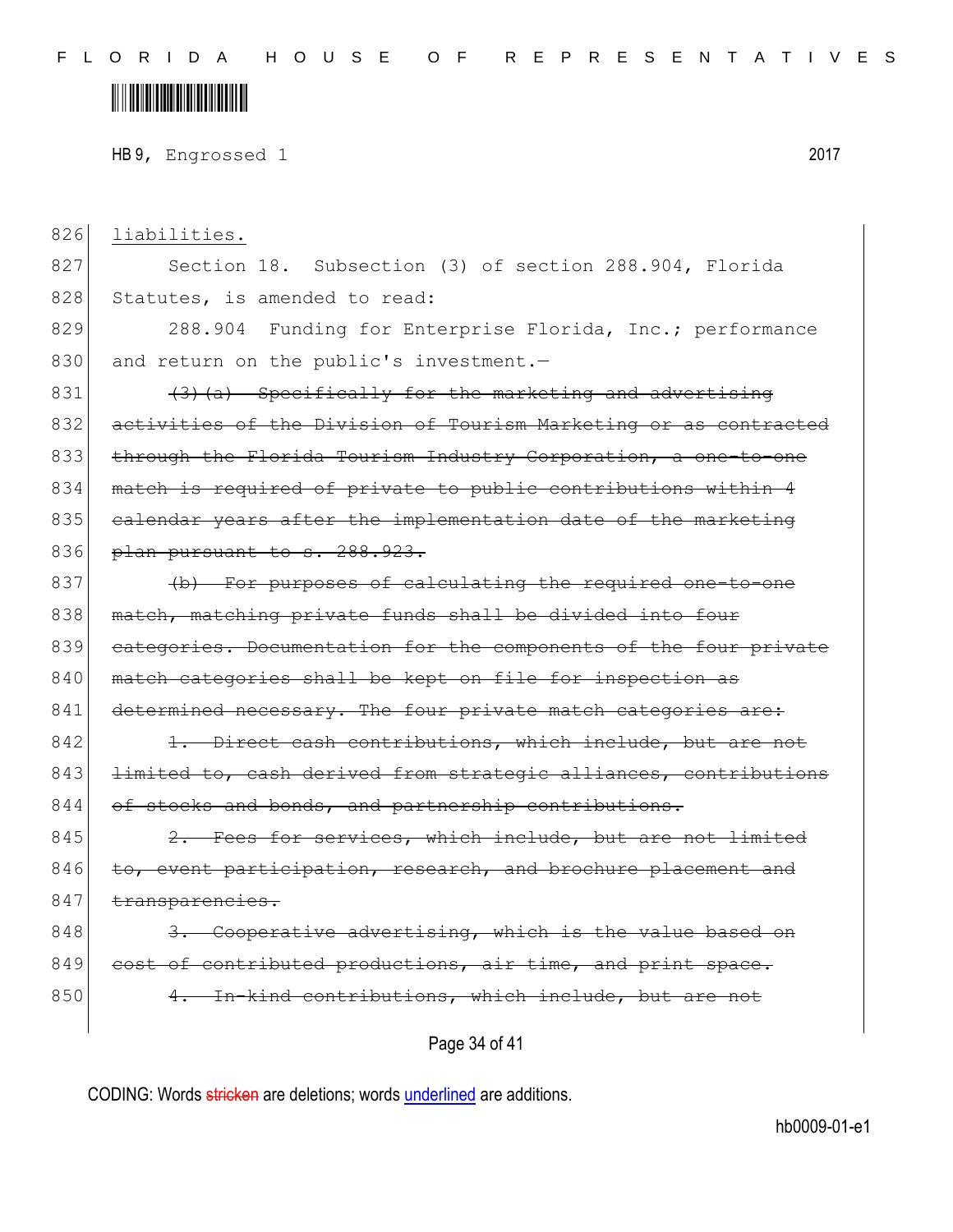# 

HB 9, Engrossed 1 2017

| 851 | limited to, the value of strategic alliance services             |
|-----|------------------------------------------------------------------|
| 852 | contributed, the value of loaned employees, discounted service   |
| 853 | fees, items contributed for use in promotions, and radio or      |
| 854 | television air time or print space for promotions. The value of  |
| 855 | air time or print space shall be calculated by taking the actual |
| 856 | time or space and multiplying by the nonnegotiated unit price    |
| 857 | for that specific time or space which is known as the media      |
| 858 | equivalency value. In order to avoid duplication in determining  |
| 859 | media equivalency value, only the value of the promotion itself  |
| 860 | shall be included; the value of the items contributed for the    |
| 861 | promotion may not be included.                                   |
| 862 | Section 19. Subsection (1) and paragraph (b) of subsection       |
| 863 | (2) of section 288.92, Florida Statutes, are amended to read:    |
| 864 | 288.92 Divisions of Enterprise Florida, Inc.-                    |
| 865 | Enterprise Florida, Inc., may create and dissolve<br>(1)         |
| 866 | divisions as necessary to carry out its mission. Each division   |
| 867 | shall have distinct responsibilities and complementary missions. |
| 868 | At a minimum, Enterprise Florida, Inc., shall have divisions     |
| 869 | related to the following areas:                                  |
| 870 | International Trade and Business Development;<br>(a)             |
| 871 | Business Retention and Recruitment;<br>(b)                       |
| 872 | (c) Tourism Marketing;                                           |
| 873 | Minority Business Development; and<br>(c) <del>(d)</del>         |
| 874 | Sports Industry Development.<br>(d) <del>(e)</del>               |
| 875 | (2)                                                              |
|     |                                                                  |

Page 35 of 41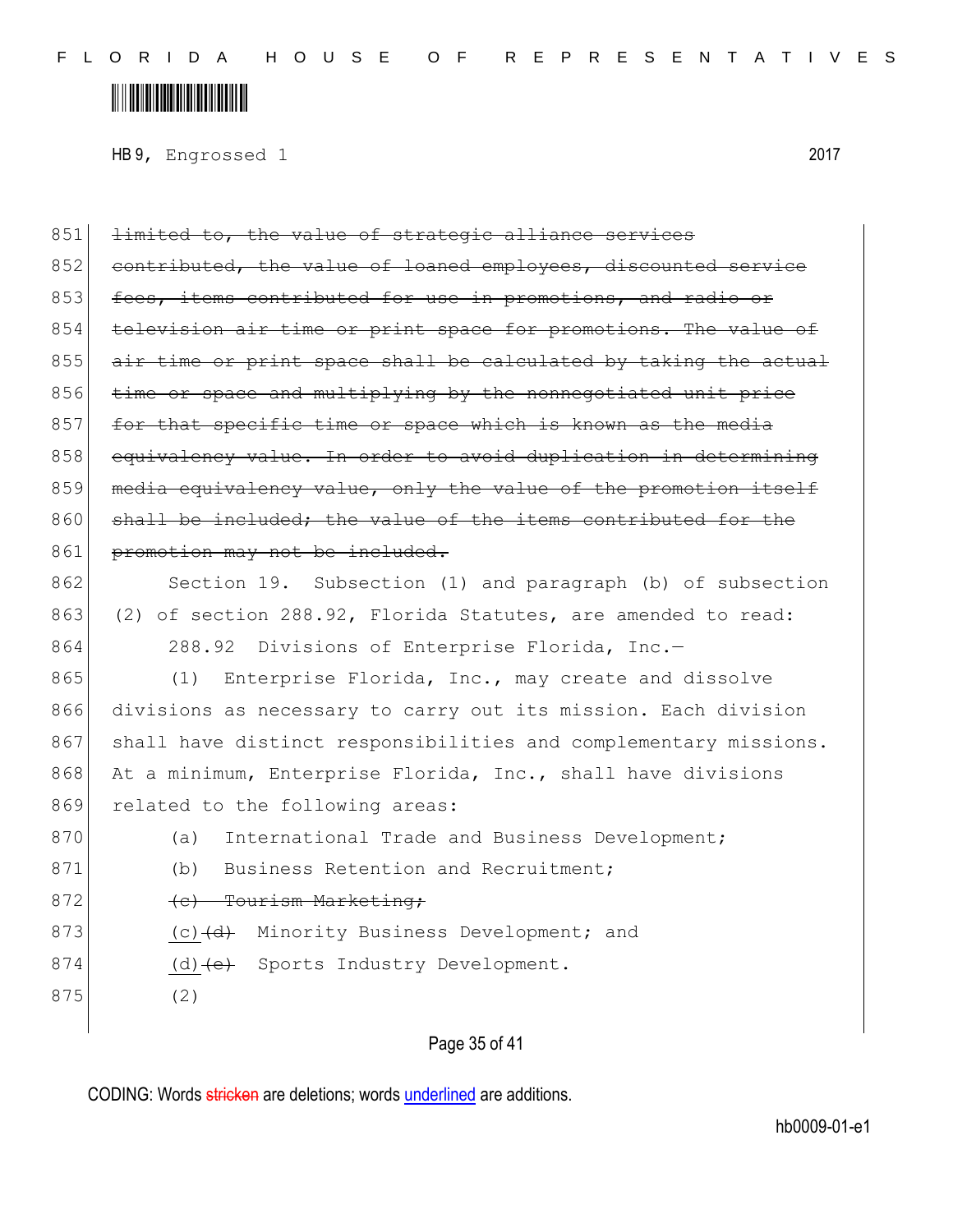#### <u> III III III III III III III III II</u>

HB 9, Engrossed 1 2017

Page 36 of 41 876 (b)1. The following officers and board members are subject 877 to ss.  $112.313(1)-(8)$ ,  $(10)$ ,  $(12)$ , and  $(15)$ ;  $112.3135$ ; and 878 112.3143(2): 879 a. Officers and members of the board of directors of the 880 divisions of Enterprise Florida, Inc. 881 b. Officers and members of the board of directors of 882 subsidiaries of Enterprise Florida, Inc. 883 c. Officers and members of the board of directors of 884 corporations created to carry out the missions of Enterprise 885 Florida, Inc. 886 d. Officers and members of the board of directors of 887 corporations with which a division is required by law to 888 contract to carry out its missions. 889 2. For purposes of applying ss.  $112.313(1) - (8)$ ,  $(10)$ , 890  $(12)$ , and  $(15)$ ; 112.3135; and 112.3143(2) to activities of the 891 officers and members of the board of directors specified in 892 subparagraph 1., those persons shall be considered public 893 officers or employees and the corporation shall be considered 894 their agency. 895  $\overline{3.}$  It is not a violation of s. 112.3143(2) or (4) for the 896 officers or members of the board of directors of the Florida 897 Tourism Industry Marketing Corporation to: 898 a. Vote on the 4-year marketing plan required under s. 899 288.923 or vote on any individual component of or amendment to  $900$  the plan.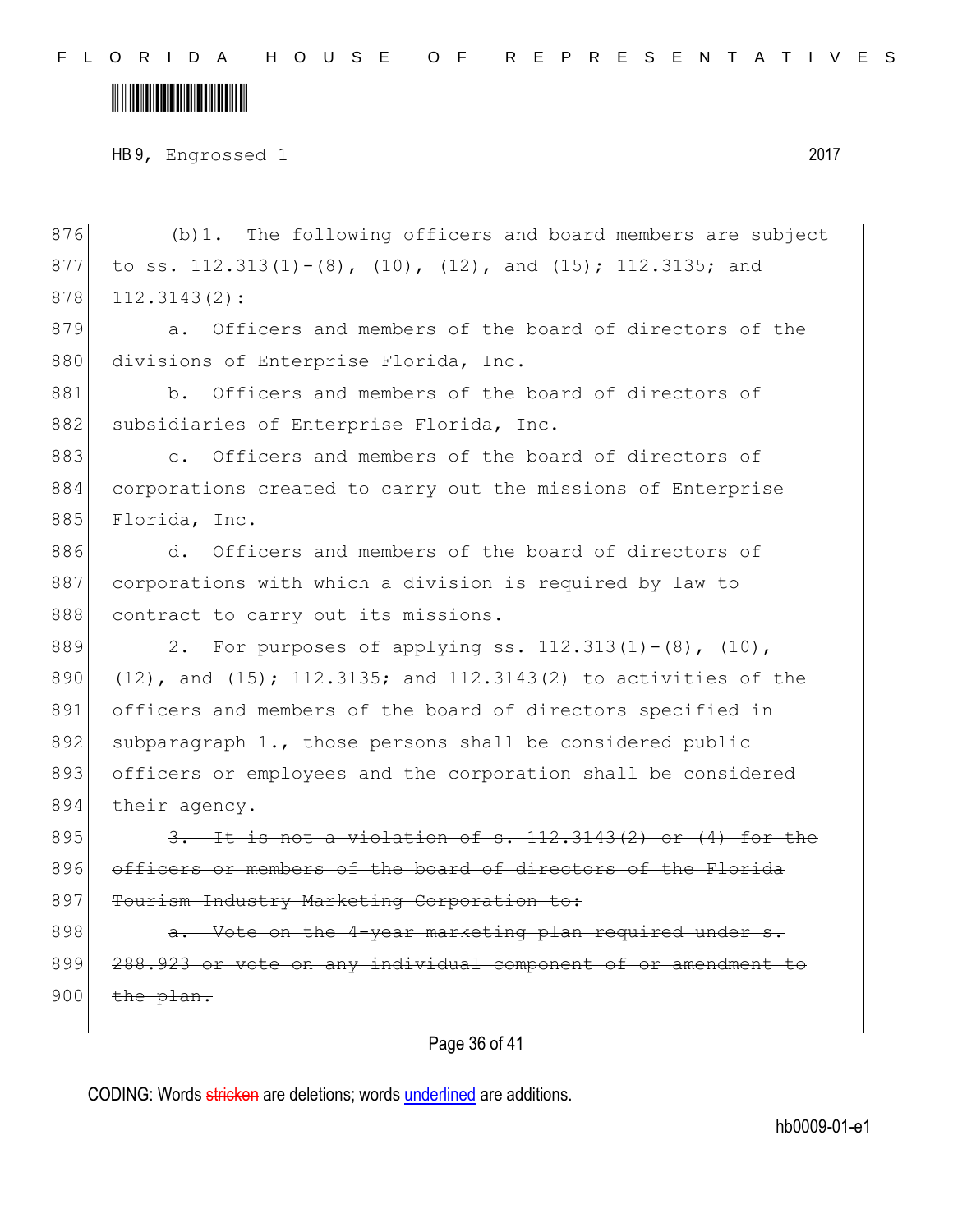HB 9, Engrossed 1 2017

901 b. Participate in the establishment or calculation of 902 payments related to the private match requirements of  $903$   $288.904(3)$ . The officer or member must file an annual disclosure 904 describing the nature of his or her interests or the interests 905 of his or her principals, including corporate parents and 906 subsidiaries of his or her principal, in the private match 907 requirements. This annual disclosure requirement satisfies the 908 disclosure requirement of s. 112.3143(4). This disclosure must 909 be placed either on the Florida Tourism Industry Marketing 910 Corporation's website or included in the minutes of each meeting 911 of the Florida Tourism Industry Marketing Corporation's board of 912 directors at which the private match requirements are discussed 913 or voted upon. 914 Section 20. Section 288.923, Florida Statutes, is amended 915 to read: 916 288.923 <del>Division of</del> Tourism marketing; definitions; 917 responsibilities.- $918$  (1) There is created within Enterprise Florida, Inc., 919 Division of Tourism Marketing. 920  $(2)$  As used in this section, the term: 921 (a) "Tourism marketing" means any effort exercised to 922 attract domestic and international visitors from outside the 923 state to destinations in this state and to stimulate Florida 924 resident tourism to areas within the state. 925 (b) "Tourist" means any person who participates in trade

#### Page 37 of 41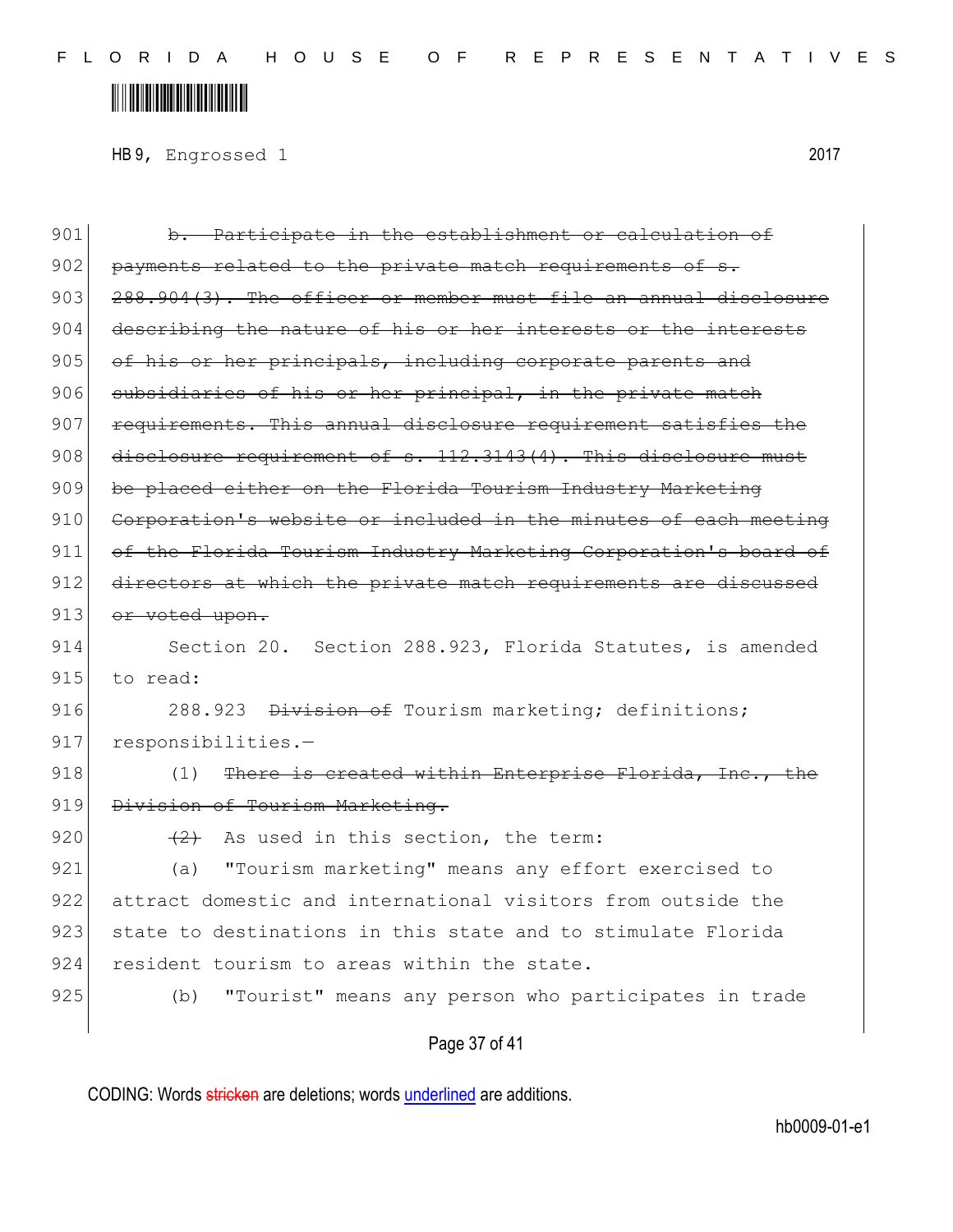## <u> III III III III III III III III II</u>

HB 9, Engrossed 1 2017

926 or recreation activities outside the county of his or her 927 permanent residence or who rents or leases transient living 928 quarters or accommodations as described in s.  $125.0104(3)(a)$ .

929 (c) "County destination marketing organization" means a 930 public or private agency that is funded by local option tourist 931 development tax revenues under s. 125.0104, or local option 932 convention development tax revenues under s. 212.0305, and is 933 officially designated by a county commission to market and 934 promote the area for tourism or convention business or, in any 935 county that has not levied such taxes, a public or private 936 agency that is officially designated by the county commission to 937 market and promote the area for tourism or convention business.

938 (d) "Direct-support organization" means the Florida 939 Tourism Industry Marketing Corporation.

940  $(2)$   $(3)$  The Department of Economic Opportunity Enterprise 941 Florida, Inc., shall contract with the Florida Tourism Industry 942 Marketing Corporation, a direct-support organization established 943 in s. 288.1226, to execute tourism promotion and marketing 944 services, functions, and programs for the state, including, but 945 not limited to, the activities prescribed by the 4-year 946 marketing plan. The division shall assist to maintain and 947 implement the contract.

948  $(3)$   $(4)$  The department's division's responsibilities and 949 duties include, but are not limited to:

950 (a) Maintaining and implementing the contract with the

#### Page 38 of 41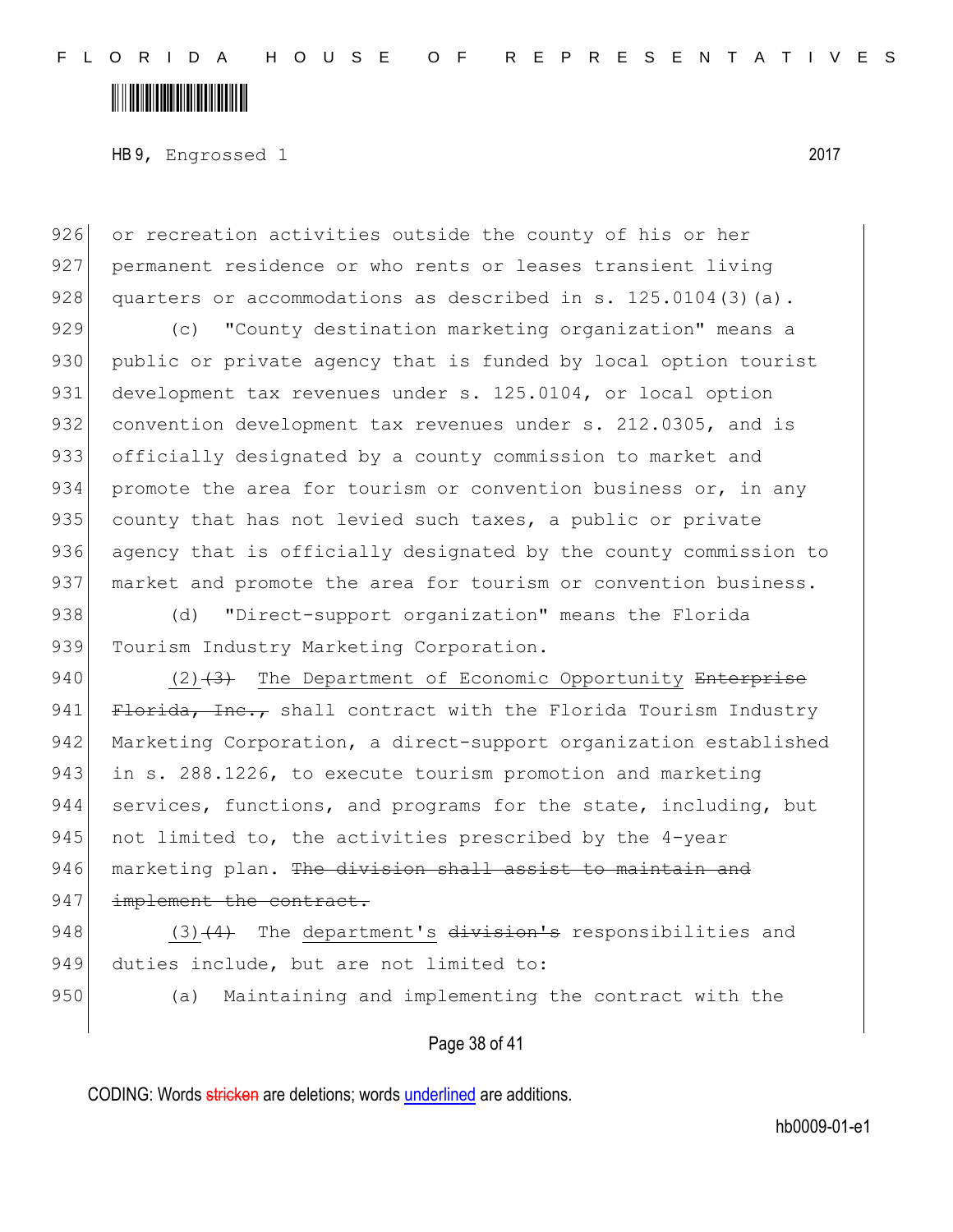HB 9, Engrossed 1 2017

Page 39 of 41 951 Florida Tourism Industry Marketing Corporation. 952 (b) Ensuring that the corporation develops Advising the 953 department and Enterprise Florida, Inc., on development of 954 domestic and international tourism marketing campaigns featuring 955 Florida. 956 (c) Developing, in collaboration with the corporation, a 957 4-year marketing plan. 958 1. At a minimum, the marketing plan shall discuss the 959 following: 960 a. Continuation of overall tourism growth in this state. 961 b. Expansion to new or under-represented tourist markets. 962 c. Maintenance of traditional and loyal tourist markets. 963 d. Coordination of efforts with county destination 964 marketing organizations, other local government marketing 965 groups, privately owned attractions and destinations, and other 966 private sector partners to create a seamless, four-season 967 advertising campaign for the state and its regions. 968 e. Development of innovative techniques or promotions to 969 build repeat visitation by targeted segments of the tourist 970 population. 971 f. Consideration of innovative sources of state funding 972 for tourism marketing. 973 g. Promotion of nature-based tourism and heritage tourism. 974 h. Development of a component to address emergency 975 response to natural and manmade disasters from a marketing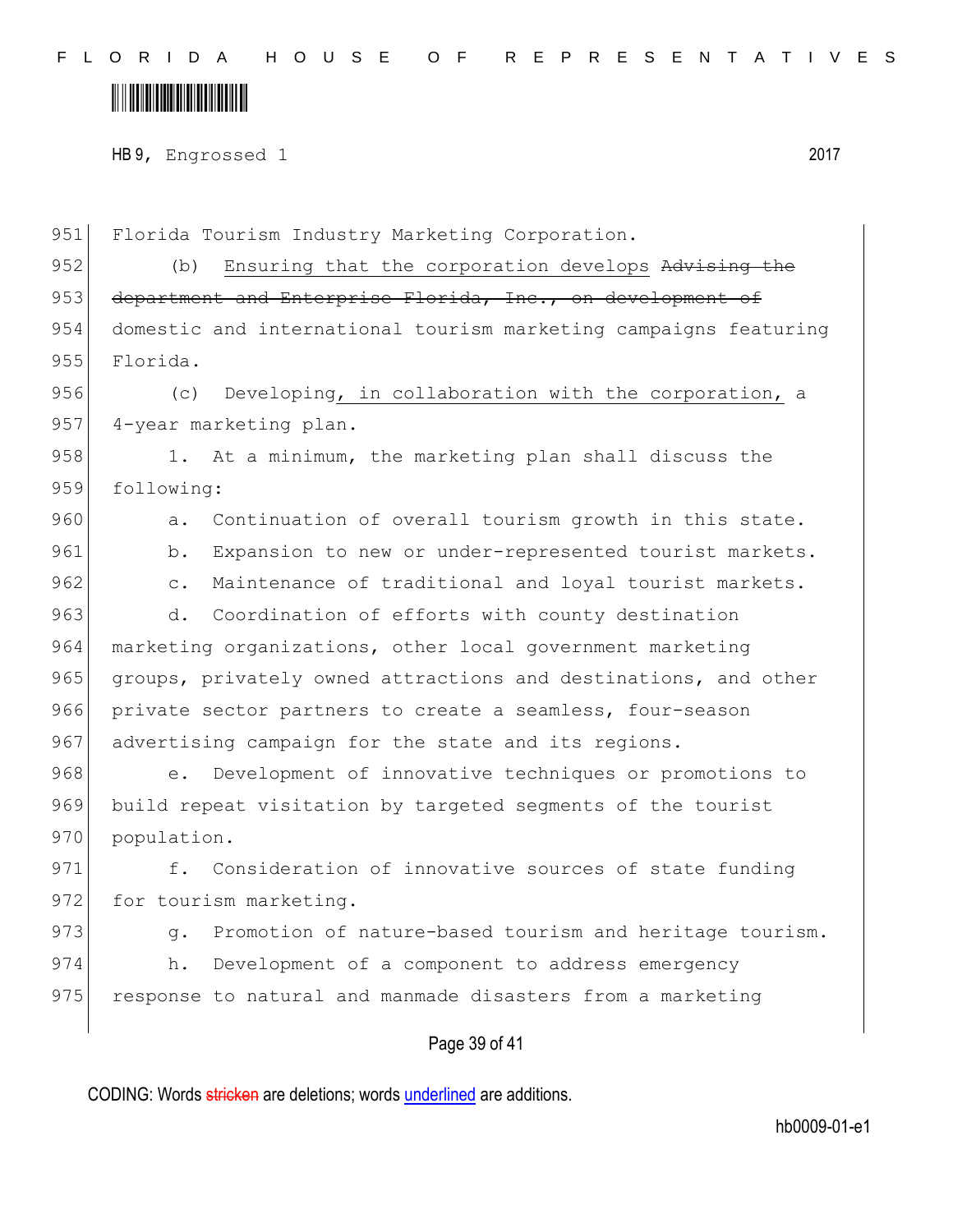HB 9, Engrossed 1 2017

976 standpoint.

977 2. The plan shall be annual in construction and ongoing in 978 | nature. Any annual revisions of the plan shall carry forward the 979 concepts of the remaining 3-year portion of the plan and 980 consider a continuum portion to preserve the 4-year timeframe of 981 the plan. The plan also shall include recommendations for 982 specific performance standards and measurable outcomes for the 983 division and direct-support organization. The department, in 984 consultation with the board of directors of Enterprise Florida, 985  $\overline{1}$   $\overline{1}$   $\overline{1}$   $\overline{1}$   $\overline{1}$   $\overline{2}$   $\overline{2}$   $\overline{2}$   $\overline{2}$  these the actual performance metrics on these 986 recommendations.

987 3. The 4-year marketing plan shall be developed in 988 collaboration with the Florida Tourism Industry Marketing 989 Corporation. The plan shall be annually reviewed and approved by 990 the department board of directors of Enterprise Florida, Inc.

991 (d) Drafting and submitting an annual report required by 992 s. 288.92. The annual report shall set forth for the department 993 division and the direct-support organization:

994 1. Operations and accomplishments during the fiscal year, 995 including the economic benefit of the state's investment and 996 effectiveness of the marketing plan.

997 2. The 4-year marketing plan, including recommendations on 998 methods for implementing and funding the plan.

999 3. The assets and liabilities of the direct-support 1000 organization at the end of its most recent fiscal year.

#### Page 40 of 41